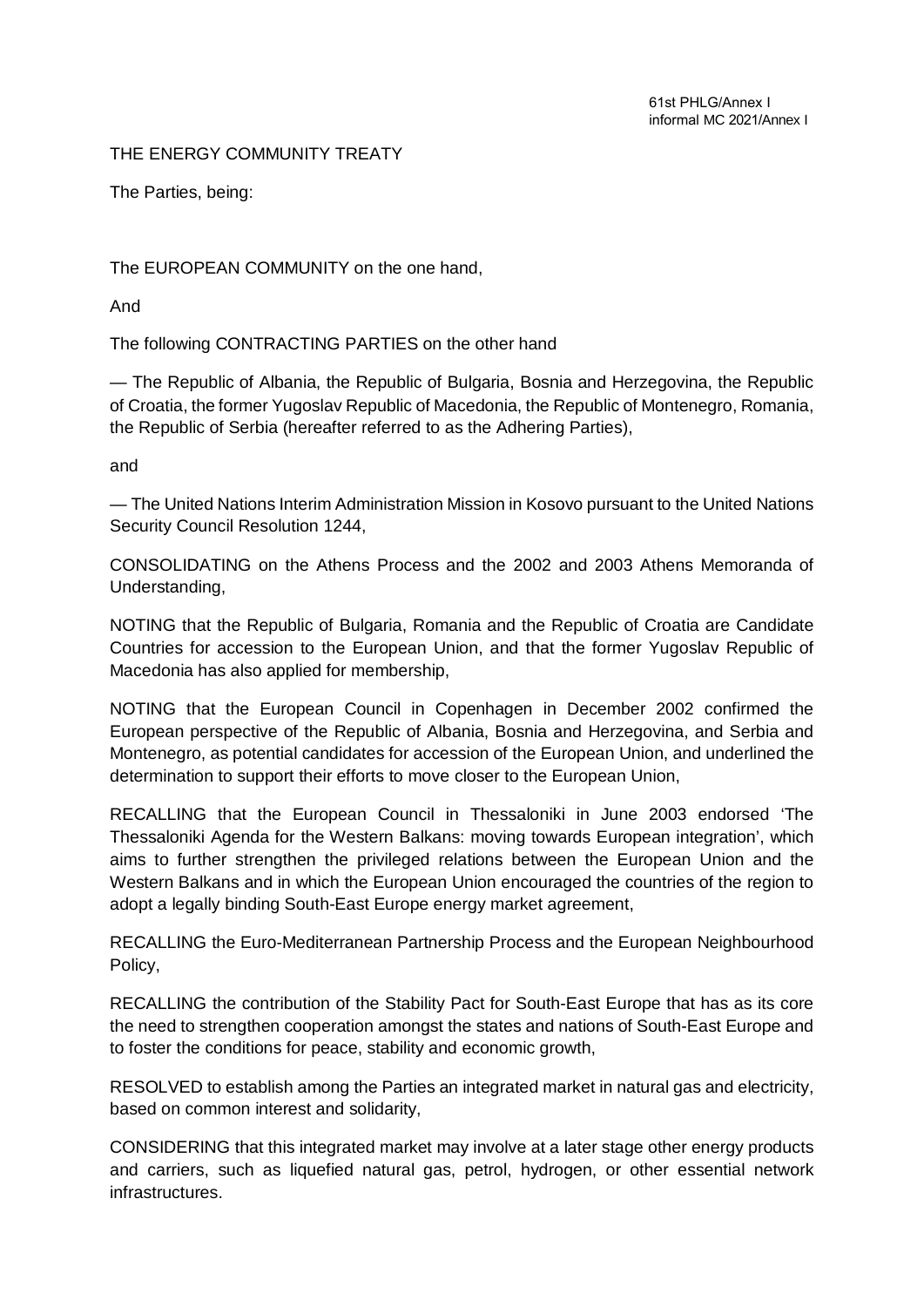DETERMINED to create a stable regulatory and market framework capable of attracting investment in gas networks, power generation and transmission networks, so that all Parties have access to the stable and continuous gas and electricity supply that is essential for economic development and social stability,

DETERMINED to create a single regulatory space for trade in gas and electricity that is necessary to match the geographic extent of the concerned product markets,

RECOGNISING that the territories of the Republic of Austria, of the Hellenic Republic, of the Republic of Hungary, of the Italian Republic, and of the Republic of Slovenia are naturally integrated or directly affected by the functioning of the gas and electricity markets of the Contracting Parties,

DETERMINED to promote High-Levels of gas and electricity provision to all citizens based on public service obligations, and to achieve economic and social progress and a High-Level of employment as well as a balanced and sustainable development through the creation of an area without internal frontiers for gas and electricity,

DESIRING to enhance the security of supply of the single regulatory space by providing the stable regulatory framework necessary for the region in which connections to Caspian, North African and Middle East gas reserves can be developed and indigenous reserves of natural gas, coal and hydropower can be exploited,

COMMITTED to improving the environmental situation in relation to gas and electricity, related energy efficiency and renewable energy sources,

COMMITTED to establishing stable, transparent and enforceable measures between the Union, on the one side, and the Contracting Parties on the other,

DETERMINED to develop gas and electricity market competition on a broader scale and exploit economies of scale,

CONSIDERING that, to achieve these aims, a broad ranging and integrated market regulatory structure needs to be put in place supported by strong institutions and effective supervision, and with the adequate involvement of the private sector,

CONSIDERING that in order to reduce stress on the state-level gas and electricity systems and contribute to resolving local gas and electricity shortages, specific rules should be put in place to facilitate gas and electricity trade; and that such rules are needed to create a single regulatory space for the geographic extent of the concerned product markets,

HAVING REGARD to the particularities of Contracting Parties without interconnections with other Parties, as addressed by the respective accession protocols,

HAVING REGARD to a number of changes and developments since the signature of the Treaty, which require references to the signatories and the denomination of certain Parties, references to certain pieces of European Union acquis as well as other outdated references in the preamble and the text of the Treaty to be read in the light of these changes and developments**,** in accordance with the Protocol on the Denomination of the Parties and other Relevant Developments since Signature of the Treaty annexed to this Treaty,

HAVE DECIDED TO CREATE AN ENERGY COMMUNITY.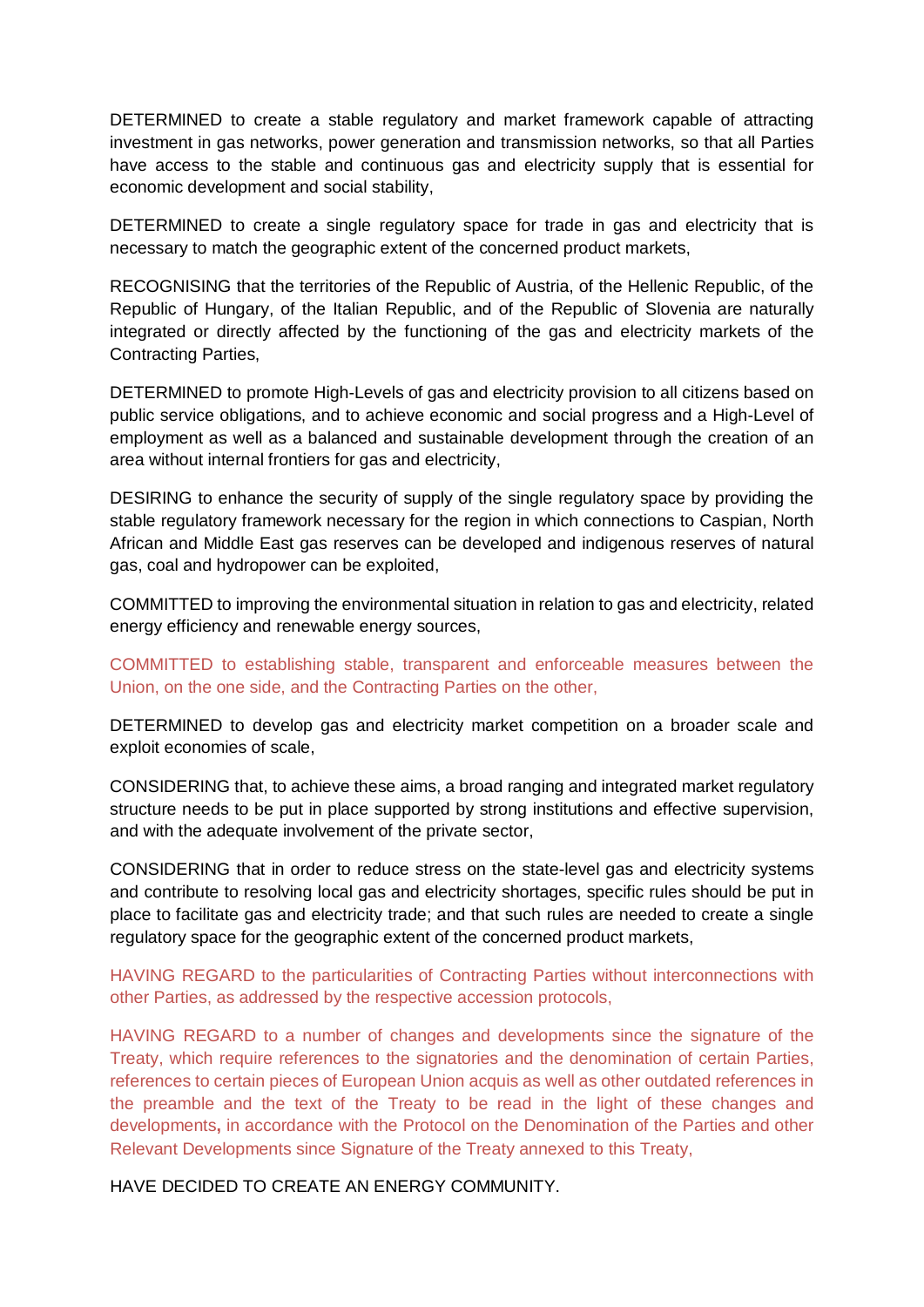# TITLE I

## PRINCIPLES

Article 1

1. By this Treaty, the Parties establish among themselves an Energy Community.

2. Member States of the European Community may become Participants in the Energy Community pursuant to Article 95 of this Treaty.

Article 2

1. The task of the Energy Community shall be to organize the relations between the Parties and create a legal and economic framework in relation to Network Energy, as defined in paragraph 2, in order to:

(a) create a stable regulatory and market framework capable of attracting investment in gas networks, power generation, and transmission and distribution networks, so that all Parties have access to the stable and continuous energy supply that is essential for economic development and social stability,

(b) create a single regulatory space for trade in Network Energy that is necessary to match the geographic extent of the concerned product markets,

(c) enhance the security of supply of the single regulatory space by providing a stable investment climate in which connections to Caspian, North African and Middle East gas reserves can be developed, and indigenous sources of energy such as natural gas, coal and hydropower can be exploited,

(d) improve the environmental situation and contribute to the combat against climate change in relation to Network Energy and related energy efficiency, foster the use of renewable energy, and set out the conditions for energy trade in the single regulatory space,

(e) develop Network Energy market competition on a broader geographic scale and exploit economies of scale.

2. 'Network Energy' shall include the electricity and gas sectors, falling within the scope of the European Community Directives 2003/54/EC and 2003/55/EC (1).

(1) Directive 2003/54/EC of the European Parliament and of the Council of 26 June 2003 concerning common rules for the internal market in electricity, Official Journal of the European Union L 176, 15 July 2003, p. 37-56; and Directive 2003/55/EC of the European Parliament and of the Council of 26 June 2003 concerning common rules for the internal market in natural gas, Official Journal of the European Union L 176, 15 July 2003, p. 57-78.

# Article 3

For the purposes of Article 2, the activities of the Energy Community shall include:

(a) the implementation by the Contracting Parties of the acquis communautaire on energy, environment, climate change, competition and renewables, as described in Title II below, adapted to both the institutional framework of the Energy Community and the specific situation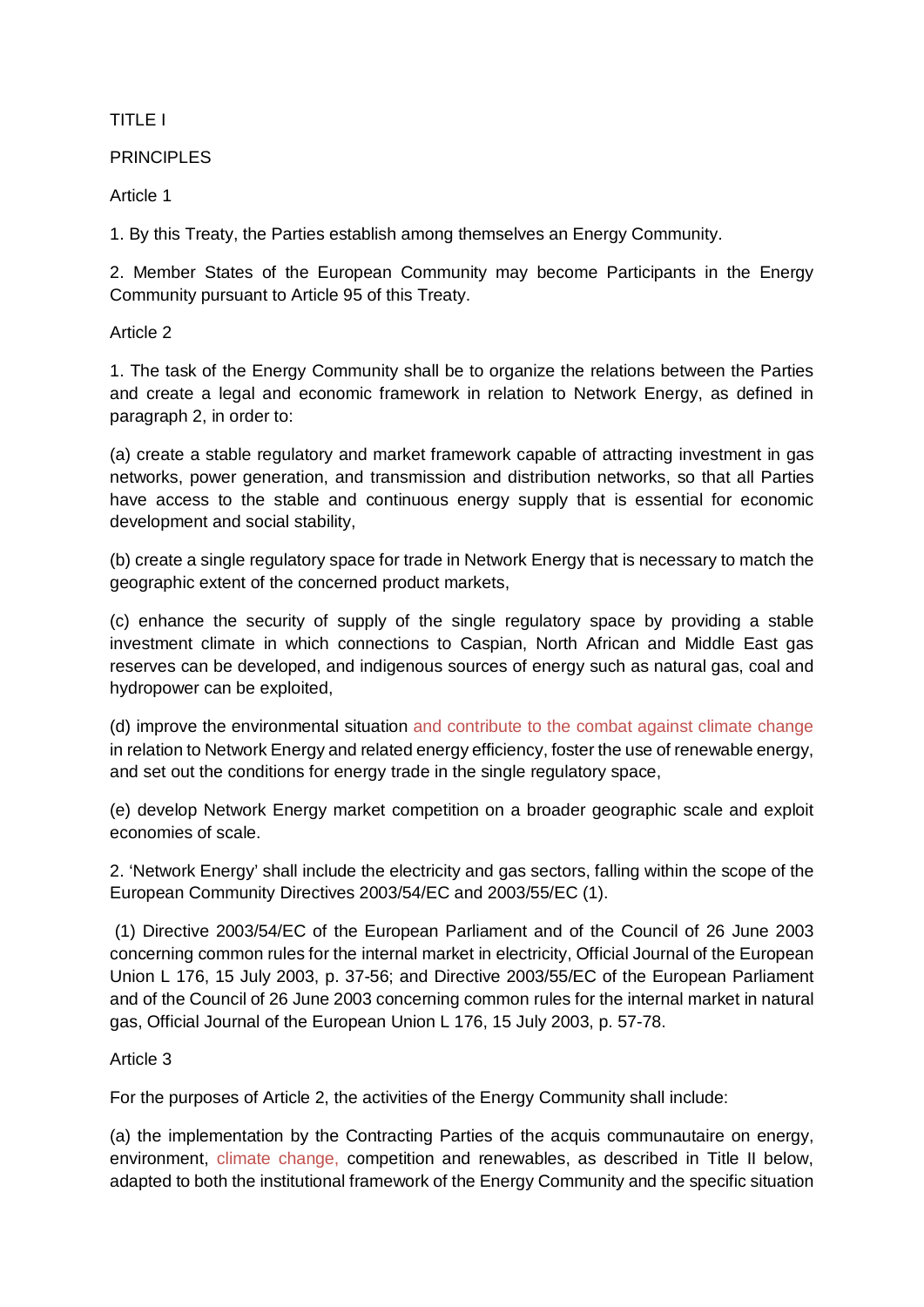of each of the Contracting Parties (hereinafter referred to as 'the extension of the acquis communautaire'), as further described in Title II;

(b) the setting up of a specific regulatory framework permitting the efficient operation of Network Energy markets across the territories of the Contracting Parties and part of the territory of the European Community, and including the creation of a single mechanism for the cross-border transmission and/or transportation of Network Energy, and the supervision of unilateral safeguard measures (hereinafter referred to as 'the mechanism for operation of Network Energy markets'), as further described in Title III;

(c) the creation for the Parties of a market in Network Energy without internal frontiers, including the coordination of mutual assistance in case of serious disturbance to the energy networks or external disruptions, and which may include the achievement of a common external energy trade policy (hereinafter referred to as 'the creation of a single energy market'), as further described in Title IV.

Article 4

The Commission of the European Communities (hereinafter referred to as 'the European Commission') shall act as coordinator of the three activities described in Article 3.

Article 5

The Energy Community shall follow the acquis communautaire described in Title II, adapted to both the institutional framework of this Treaty and the specific situation of each of the Contracting Parties, with a view to ensuring High-Levels of investment security and optimal investments.

Article 6

The Parties shall take all appropriate measures, whether general or particular, to ensure fulfilment of the obligations arising out of this Treaty. The Parties shall facilitate the achievement of the Energy Community's tasks. The Parties shall abstain from any measure which could jeopardise the attainment of the objectives of this Treaty.

Article 7

Any discrimination within the scope of this Treaty shall be prohibited.

Article 8

Nothing in this Treaty shall affect the rights of a Party to determine the conditions for exploiting its energy resources, its choice between different energy sources and the general structure of its energy supply.

TITLE II

THE EXTENSION OF THE ACQUIS COMMUNAUTAIRE

CHAPTER I

Geographic Scope

Article 9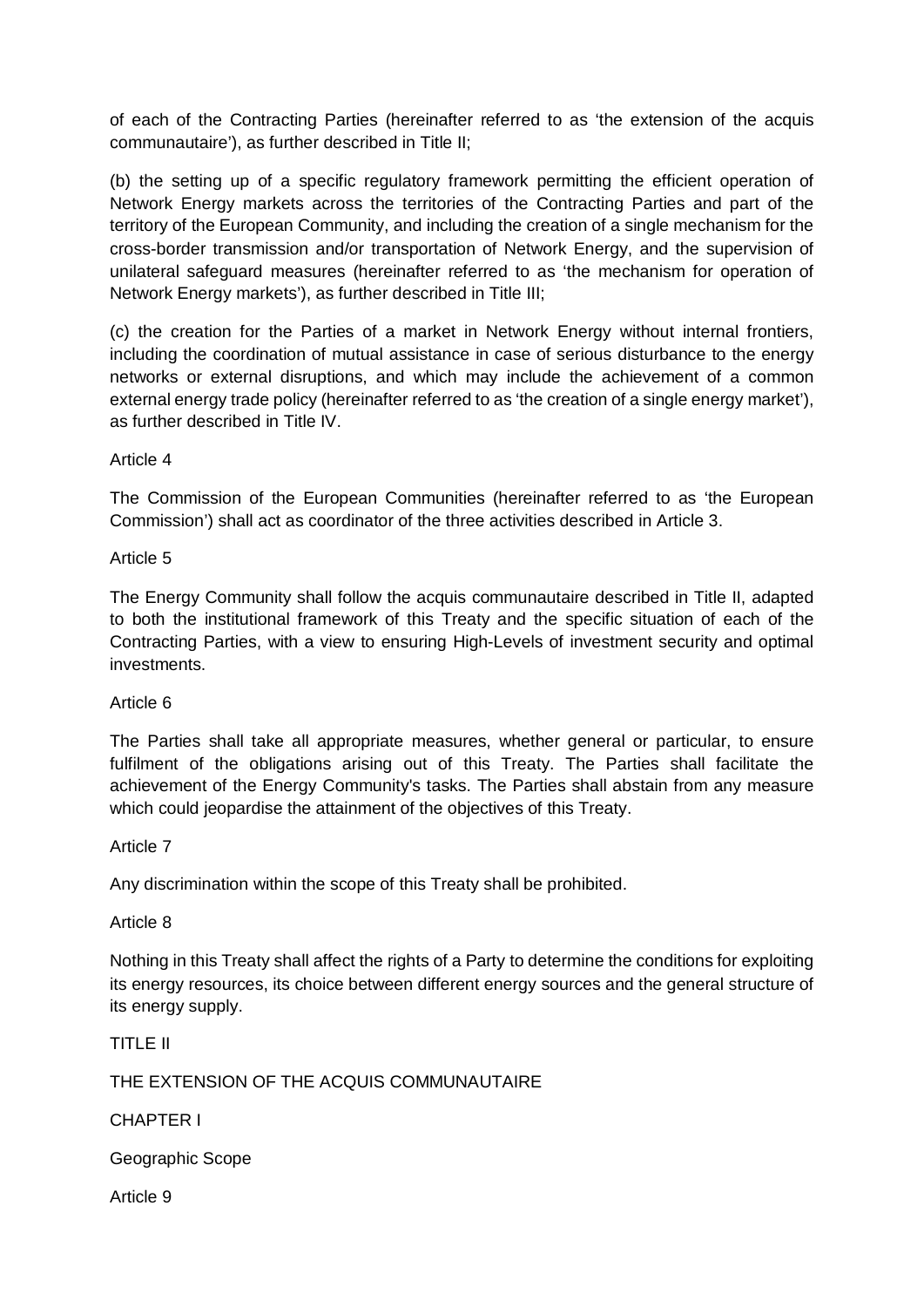The provisions of and the measures taken under this Title shall apply to the territories of the Adhering Parties, and to the territory under the jurisdiction of the United Nations Interim Administration Mission in Kosovo.

### Article 9'

The European Commission shall inform the Contracting Parties about new European Union legislation in areas covered by this Treaty.

At the request of a Contracting Party, an exchange of views on matters concerning the implementation of this new legislation shall take place in the Permanent High Level Group.

### CHAPTER II

The Acquis on Energy

### Article 10

Each Contracting Party shall implement the acquis communautaire on energy in compliance with the timetable for the implementation of those measures set out in Annex I.

#### Article 11

The "acquis communautaire on energy", for the purpose of this Treaty, shall mean the acts listed in Annex I of this Treaty'.

### CHAPTER III

The Acquis on Environment and Climate

Article 12

Each Contracting Party shall implement the acquis communautaire on Environment and Climate in compliance with the timetable for the implementation of those measures set out in Annex II.

### Article 13

The Parties recognise the importance of low greenhouse gas emission development and the Paris Agreement. The Contracting Parties will align their energy policies, among others, with their nationally determined contributions.

### Article 14

The Parties recognise the importance of the rules set out in Council Directive 96/61/EC of 24 September 1996 concerning integrated pollution prevention and control. Each Contracting Party shall endeavour to implement that Directive.

#### Article 15

After the entry into force of this Treaty, the construction and operation of new generating plants shall comply with the acquis communautaire on environment and climate.

Article 16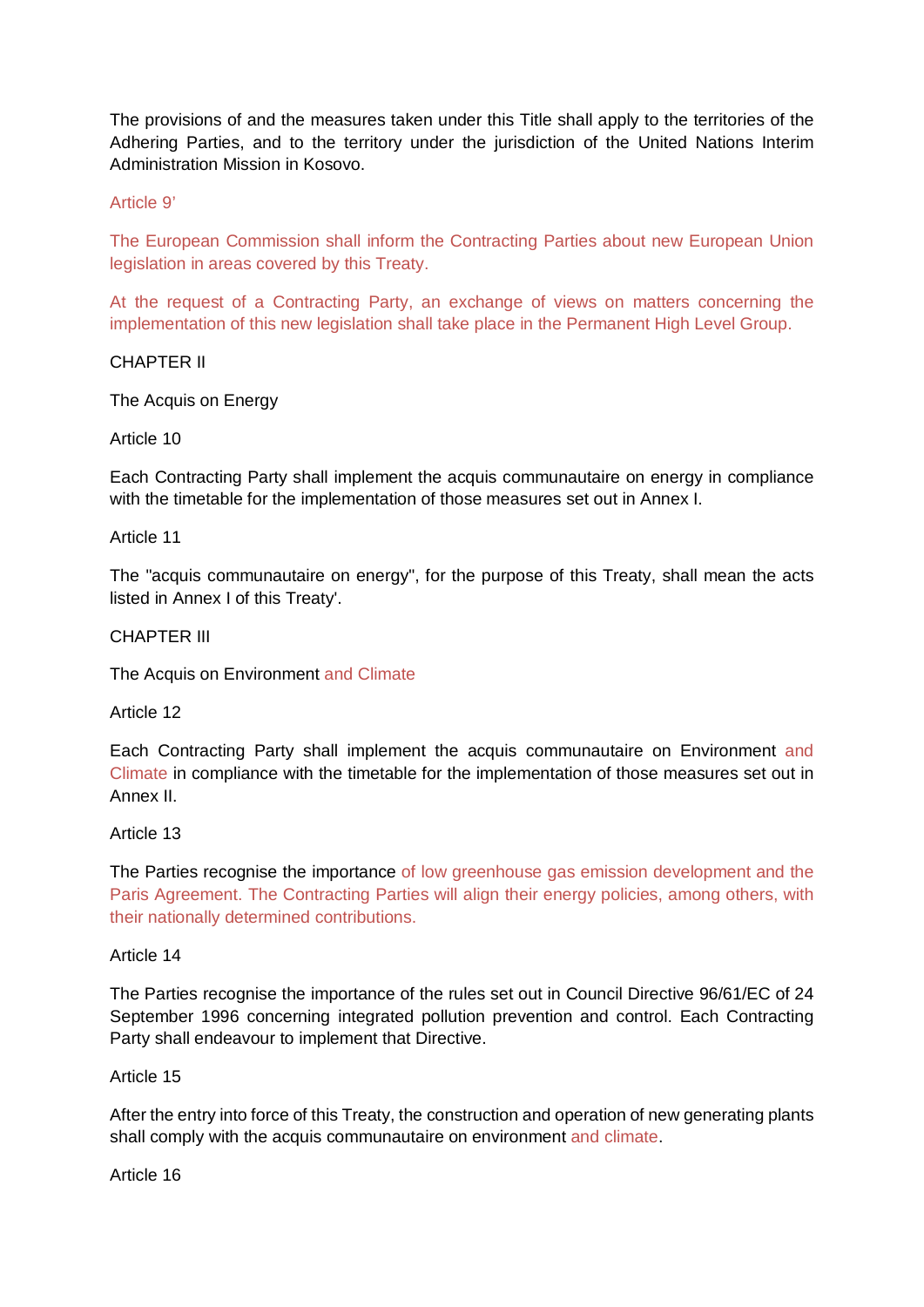The 'acquis communautaire on environment', for the purpose of this Treaty, shall mean (i) Council Directive 85/337/EEC of 27 June 1985 on the assessment of the effects of certain public and private projects on the environment, as amended by Council Directive 97/11/EC of 3 March 1997 and Directive 2003/35/EC of the European Parliament and of the Council of 26 May 2003, (ii) Council Directive 1999/32/EC of 26 April 1999 relating to a reduction in the sulphur content of certain liquid fuels and amending Directive 93/12/EEC, (iii) Directive 2001/80/EC of the European Parliament and of the Council of 23 October 2001 on the limitation of emissions of certain pollutants into the air from large combustion plants, and (iv) Article 4(2) of Directive 79/409/EEC of the Council of 2 April 1979 on the conservation of wild birds, (v) Chapter III, Annex V, and Article 72(3)-(4) of Directive 2010/75/EU of the European Parliament and of the Council of 24 November 2010 on industrial emissions (integrated pollution prevention and control.

## Article 17

The provisions of and the measures taken under this Chapter shall only apply to Network Energy.

### CHAPTER IV

The Acquis on Competition

Article 18

1. The following shall be incompatible with the proper functioning of the Treaty, insofar as they may affect trade of Network Energy between the Contracting Parties:

(a) all agreements between undertakings, decisions by associations of undertakings and concerted practices which have as their object or effect the prevention, restriction or distortion of competition,

(b) abuse by one or more undertakings of a dominant position in the market between the Contracting Parties as a whole or in a substantial part thereof,

(c) any public aid which distorts or threatens to distort competition by favouring certain undertakings or certain energy resources.

2. Any practices contrary to this Article shall be assessed on the basis of criteria arising from the application of the rules of Articles 81, 82 and 87 of the Treaty establishing the European Community (attached in Annex III).

3. Each Contracting Party shall send without undue delay to the Secretariat and the European Commission the final decisions of its competent authorities taken within the scope of paragraph 1 (c). Information received in this context shall be treated by the Secretariat in line with the Staff Regulations of the Energy Community and by the European Commission in line with its professional secrecy obligations under Article 339 of the Treaty on the Functioning of the European Union.

### Article 19

With regard to public undertakings and undertakings to which special or exclusive rights have been granted, each Contracting Party shall ensure that as from six months following the date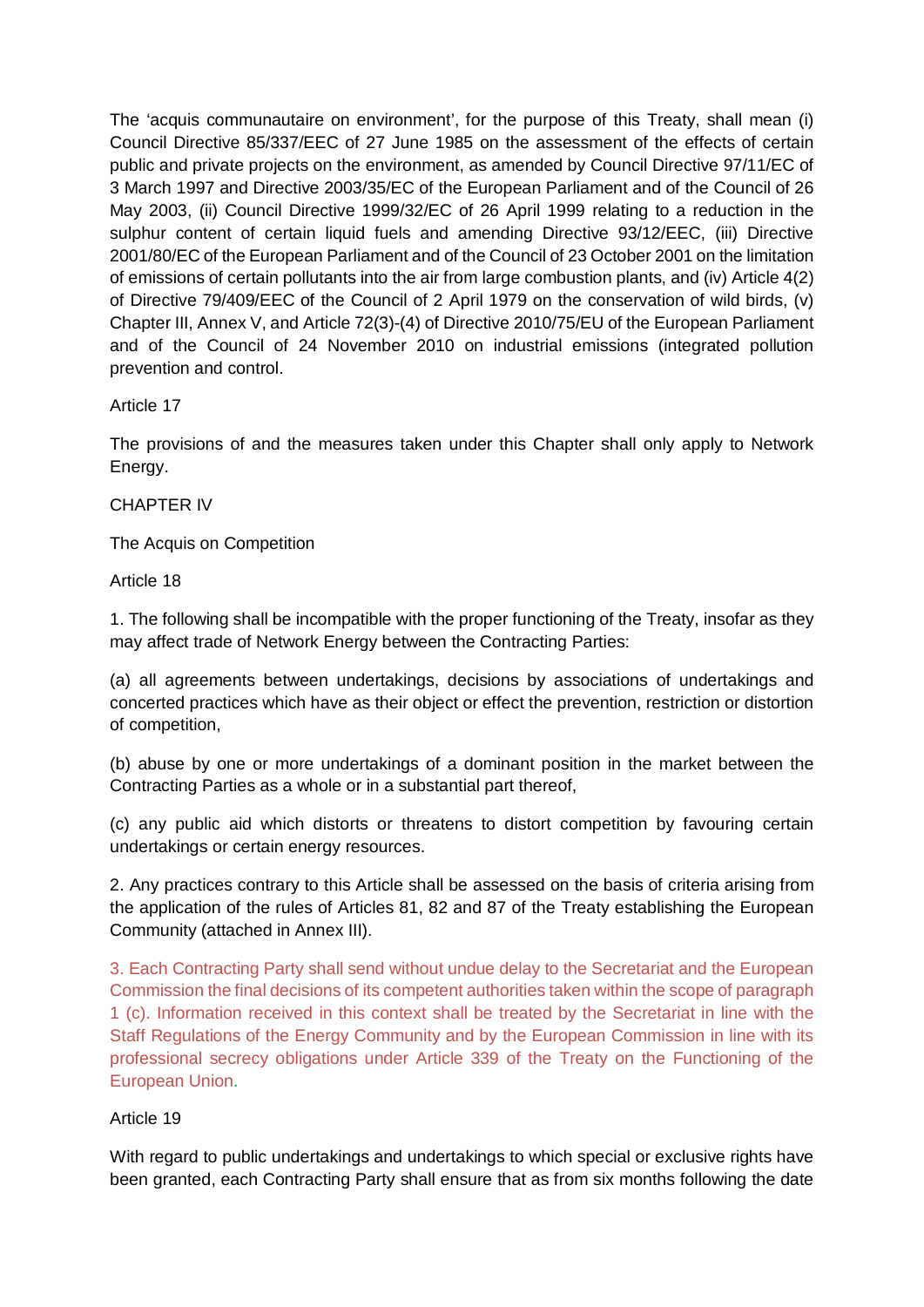of entry into force of this Treaty, the principles of the Treaty establishing the European Community, in particular Article 86 (1) and (2) thereof (attached in Annex III), are upheld.

## CHAPTER V

The Acquis for Renewables

### Article 20

Each Contracting Party shall implement Directive 2009/28/EC of the European Parliament and of the Council of 23 April 2009 on the promotion of the use of energy from renewable sources and amending and subsequently repealing Directives 2001/77/EC and 2003/30/EC.

## CHAPTER VI

Compliance with Generally Applicable Standards of the European Community

### Article 21

Within one year of the date of entry into force of this Treaty, the Secretariat shall draw up a list of the Generally Applicable Standards of the European Community, to be submitted to the Ministerial Council for adoption.

## Article 22

The Contracting Parties shall, within one year of the adoption of the list, adopt development plans to bring their Network Energy sectors into line with these Generally Applicable Standards of the European Community.

### Article 23

'Generally Applicable Standards of the European Community' shall refer to any technical system standard that is applied within the European Community, and is necessary for operating network systems safely and efficiently, including aspects of transmission, crossborder connections, modulation and general technical system security standards issued where applicable via the European Committee for Standardization (CEN), the European Committee for Electrotechnical Standardization (Cenelec) and similar normation bodies or as issued by the Union for the Coordination of Transmission of Electricity (UCTE) and the European Association for the Streamlining of Energy Exchanges (Easeegas) for common rule setting and business practices.

### CHAPTER VII

The Adaptation and Evolution of the Acquis

### Article 24

1. For the implementation of this Title, the Energy Community shall adopt Measures adapting the acquis communautaire described in this Title, taking into account both the institutional framework of this Treaty and the specific situation of each of the Contracting Parties. It shall, in this context, take into account the particularities of Contracting Parties without interconnections with other Parties.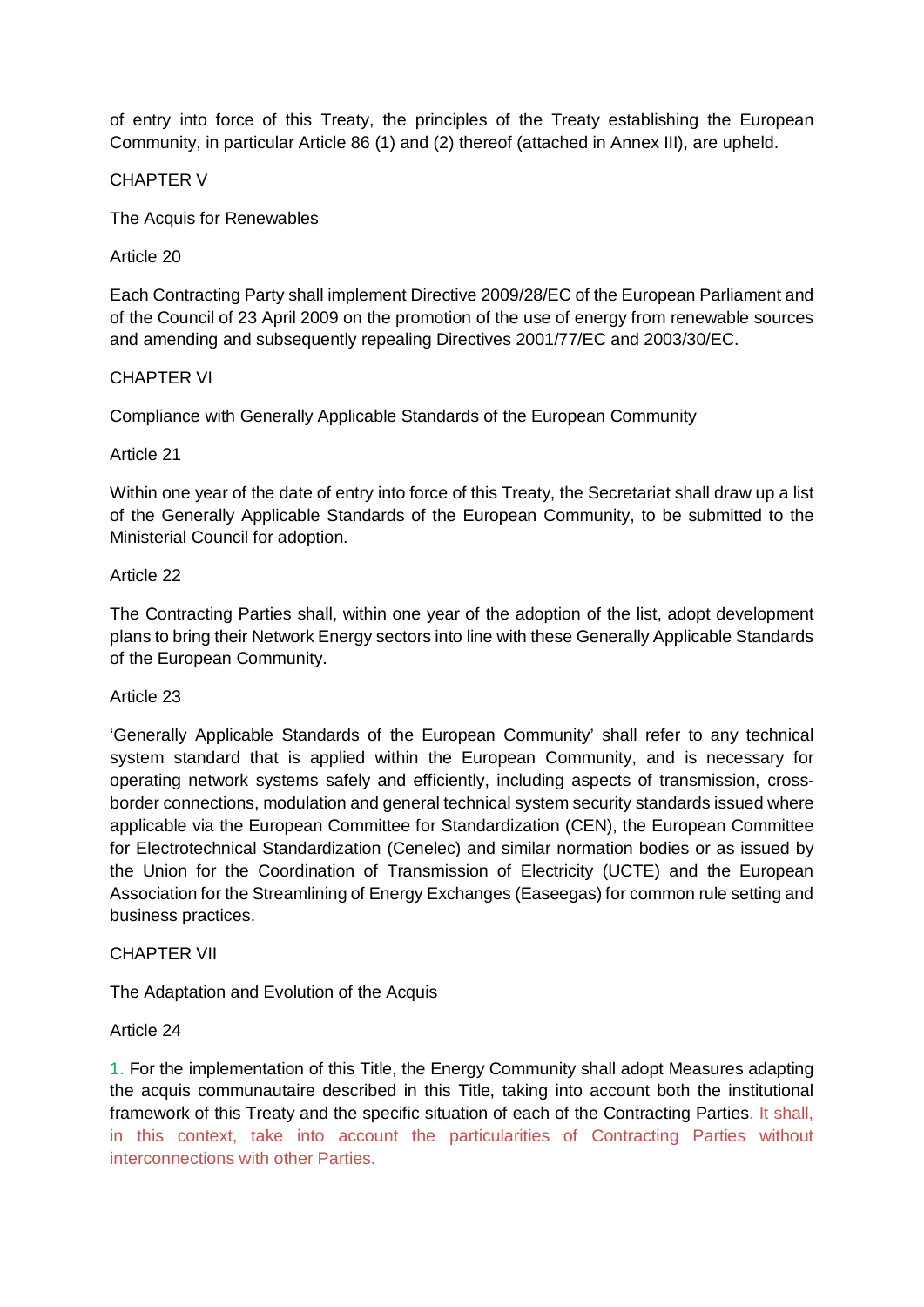2. Without prejudice to Article 79, a Contracting Party may request the European Commission to propose adaptations to Measures adopted by the Energy Community if circumstances not foreseeable at the time of adoption so require. Such request shall be discussed at the next possible meeting of the Permanent High Level Group.

### Article 25

The Energy Community may take measures to implement amendments to the acquis communautaire described in this Title, in line with the evolution of European Community law.

### Article 25'

1. The Ministerial Council may adopt Decisions by which the provisions listed in Annex V to this Treaty shall be binding between Contracting Parties and the European Union, on the condition that the provisions and/or measures referred therein:

- (a) are indispensable to the achievement of the goals of this Treaty;
- (b) are of a cross-border character between the European Union and one or more Contracting Parties;
- (c) would not have excessive financial implications for the European Union, its Member States, or the Contracting Parties;
- (d) would not allow breach of the respective rules on protection of confidential information pertaining to the European Union, its Member States, the Contracting Parties or market participants, and
- (e) would not create solidarity obligations between the European Union and a Contracting Party, or between a Member State of the European Union and a Contracting Party, such as those referred to in Article 13 of Regulation (EU) 2017/1938 concerning measures to safeguard the security of gas supply and repealing Regulation (EU) No 994/2010.

2. The Decision referred to in paragraph 1 may assign specific tasks to the Agency for the Cooperation of European Regulators (ACER) when necessary for effective implementation and enforcement of rights and obligations set out in that Decision, in accordance with ACER's competences pursuant to Articles 2-15 Regulation (EU) 2019/942. Before taking a decision in respect of a Contracting Party, ACER shall consult the Regulatory Board in accordance with Article 14(6) of Regulation (EU) 2019/942.

3. The European Union shall have the power to determine when to enact mutual rights and obligations defined in the decisions adopted pursuant to paragraph 1, on the basis of the Contracting Party concerned sufficiently demonstrating the effective implementation and enforcement of its obligations under this Treaty.

4. The European Union shall be entitled unilaterally, unaffected by Title VII of this Treaty, to suspend its obligations towards a Contracting Party in the event that a Contracting Party is not implementing and enforcing effectively its obligations under this Treaty. Before taking such a decision, the European Union shall give the Contracting Party concerned and the Secretariat advance notice, in order for the Contracting Party concerned to have reasonable time to react and for the Secretariat to state its views, except in cases of urgency.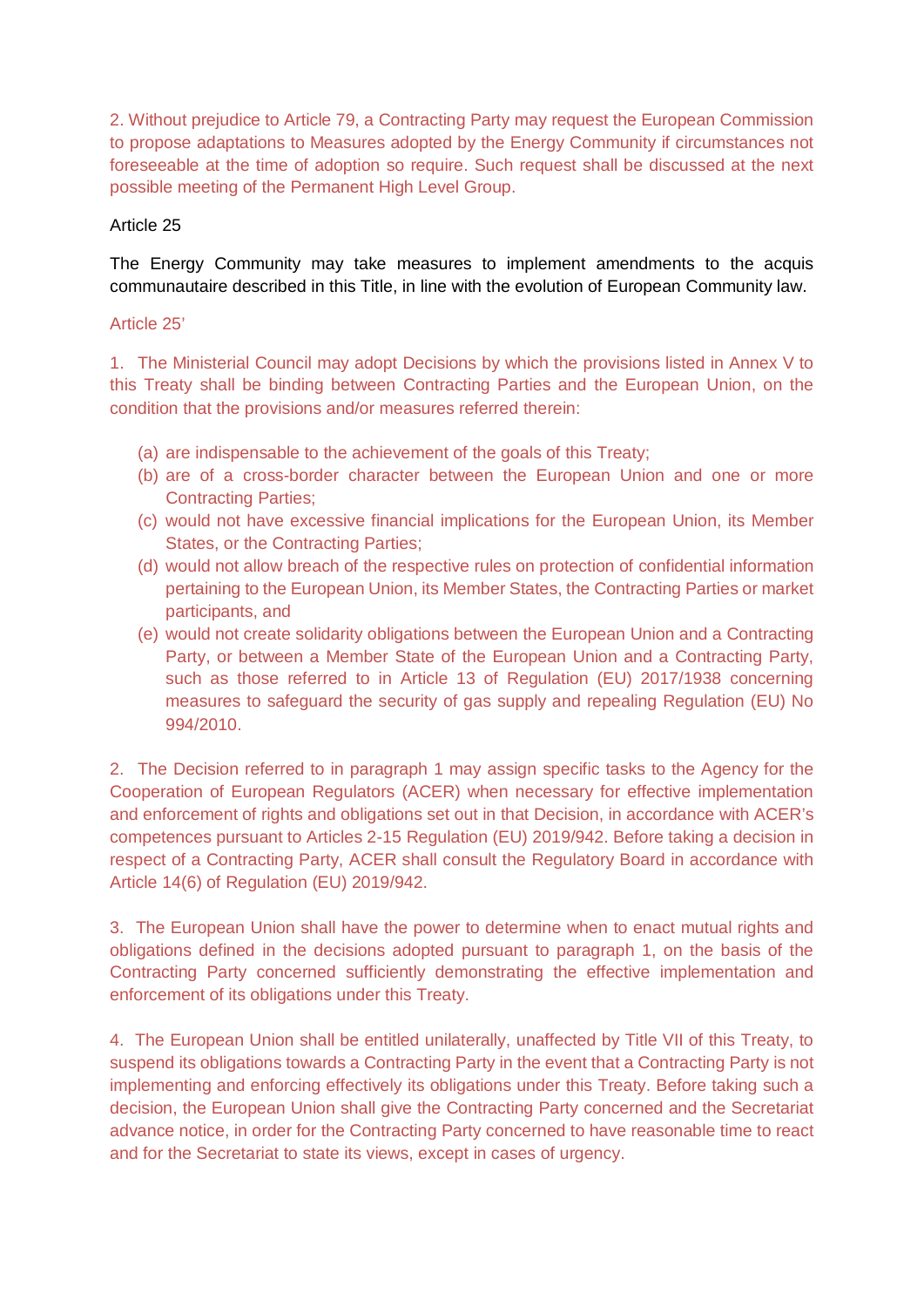5. For the decision under paragraphs 3 and 4, the European Union may take into account decisions of the Ministerial Council under Title VII of this Treaty and any other evidence that points to a lack of compliance with

- (a) Treaty rules concerning the internal energy market and environment as set out in Title II, Chapters II and III of this Treaty, or
- (b) European Union rules on competition as set out in Title II, Chapter IV of this Treaty, in so far as they may be relevant for the provisions referred to in paragraph 1

that may affect trade between a Contracting Party and a Member State of the European Union.

The decision by the European Union shall be only relevant in the context of the reciprocity mechanism under this Article and shall in no way prejudice any other assessment that may take or may have taken place in the context of an Association Agreement or a Stabilization and Association Agreement with a Contracting Party, unless expressly decided otherwise by the European Union.

6. Details of the procedure in paragraphs 3 to 5 shall be adopted by the Ministerial Council in the form of a Procedural Act on a proposal from the European Union. This Procedural Act may also specify when an advance notice under paragraph 4 is not required.

### TITLE III

## MECHANISM FOR OPERATION OF NETWORK ENERGY

MARKETS

CHAPTER I

Geographic Scope

Article 26

The provisions of and the measures taken under this Title shall apply to the territories of the Adhering Parties, to the territory under the jurisdiction of the United Nations Interim Administration Mission in Kosovo, and to the territories of the European Community referred to in Article 27.

### Article 27

As regards the European Community, the provisions of and the measures taken under this Title shall apply to the territories of the Hellenic Republic, of Hungary, of the Republic of Bulgaria, of the Republic of Croatia, of the Republic of Italy, of the Republic of Poland, of the Republic of Romania and of the Republic of Slovakia.

#### CHAPTER II

Mechanism for Long-Distance Transportation of Network Energy

### Article 28

The Energy Community shall take additional measures establishing a single mechanism for the cross-border transmission and/or transportation of Network Energy.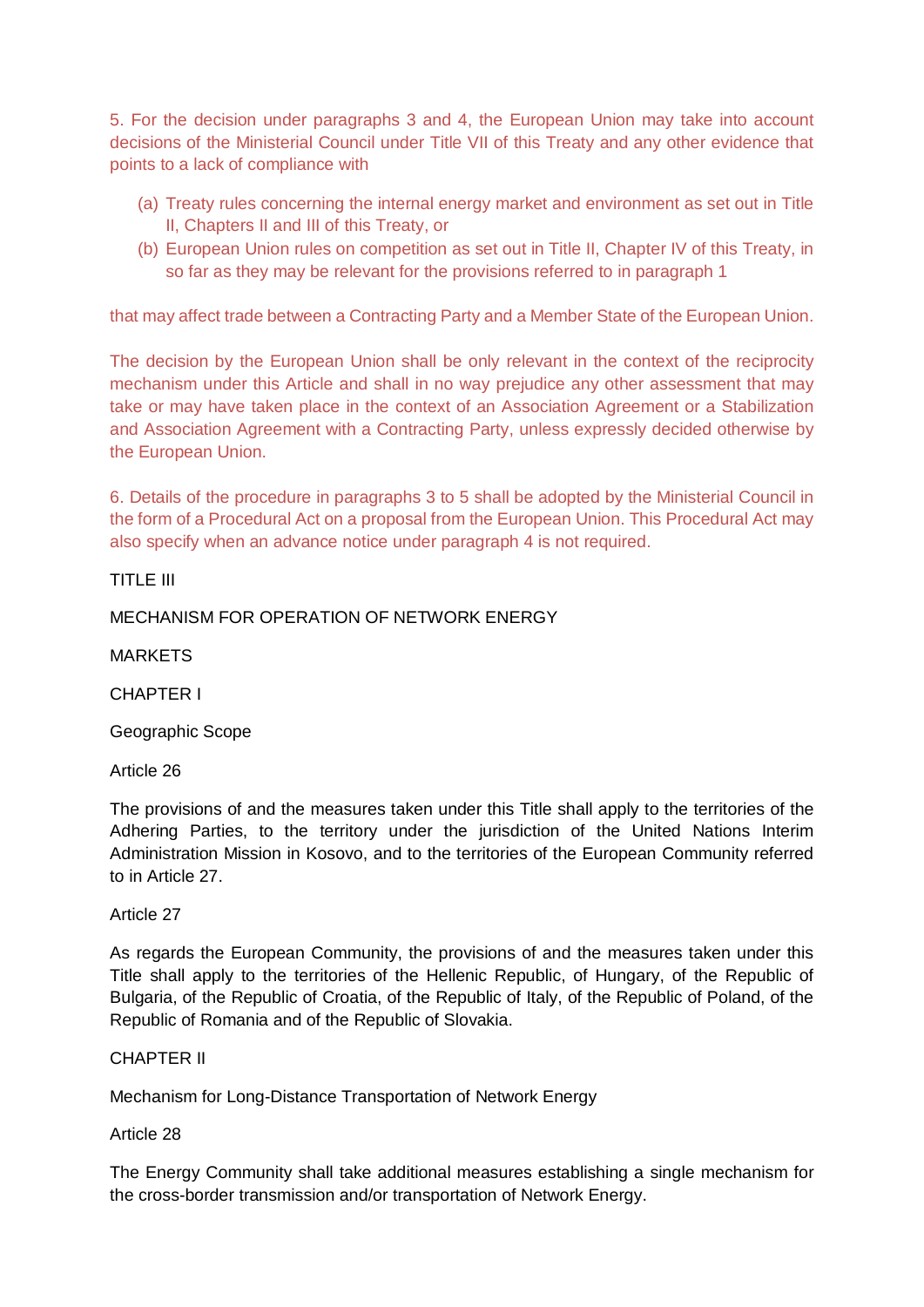### CHAPTER III

Security of Supply

Article 29

The Parties shall, within one year of the date of entry into force of this Treaty, adopt security of supply statements describing in particular diversity of supply, technological security, and geographic origin of imported fuels. The statements shall be communicated to the Secretariat, and shall be available to any Party to this Treaty. They shall be updated every two years. The Secretariat shall give guidance and assistance with respect to such statements.

Article 30

Article 29 does not imply a necessity to change energy policies or purchasing practices.

CHAPTER IV

Provision of Energy to Citizens

Article 31

The Energy Community shall promote High-Levels of provision of Network Energy to all its citizens within the limits of the public service obligations contained in the relevant acquis communautaire on energy.

Article 32

For this purpose, the Energy Community may take Measures to:

(a) allow for the universal provision of electricity;

(b) foster effective demand management policies;

(c) ensure fair competition.

Article 33

The Energy Community may also make recommendations to support effective reform of the Network Energy sectors of the Parties, including inter alia to increase the level of payment for energy by all customers, and to foster the affordability of Network Energy prices to consumers.

## CHAPTER V

Harmonisation

Article 34

The Energy Community may take measures concerning compatibility of market designs for the operation of Network Energy markets, as well as mutual recognition of licenses and measures fostering free establishment of Network Energy companies.

## CHAPTER VI

Renewable Energy Sources and Energy Efficiency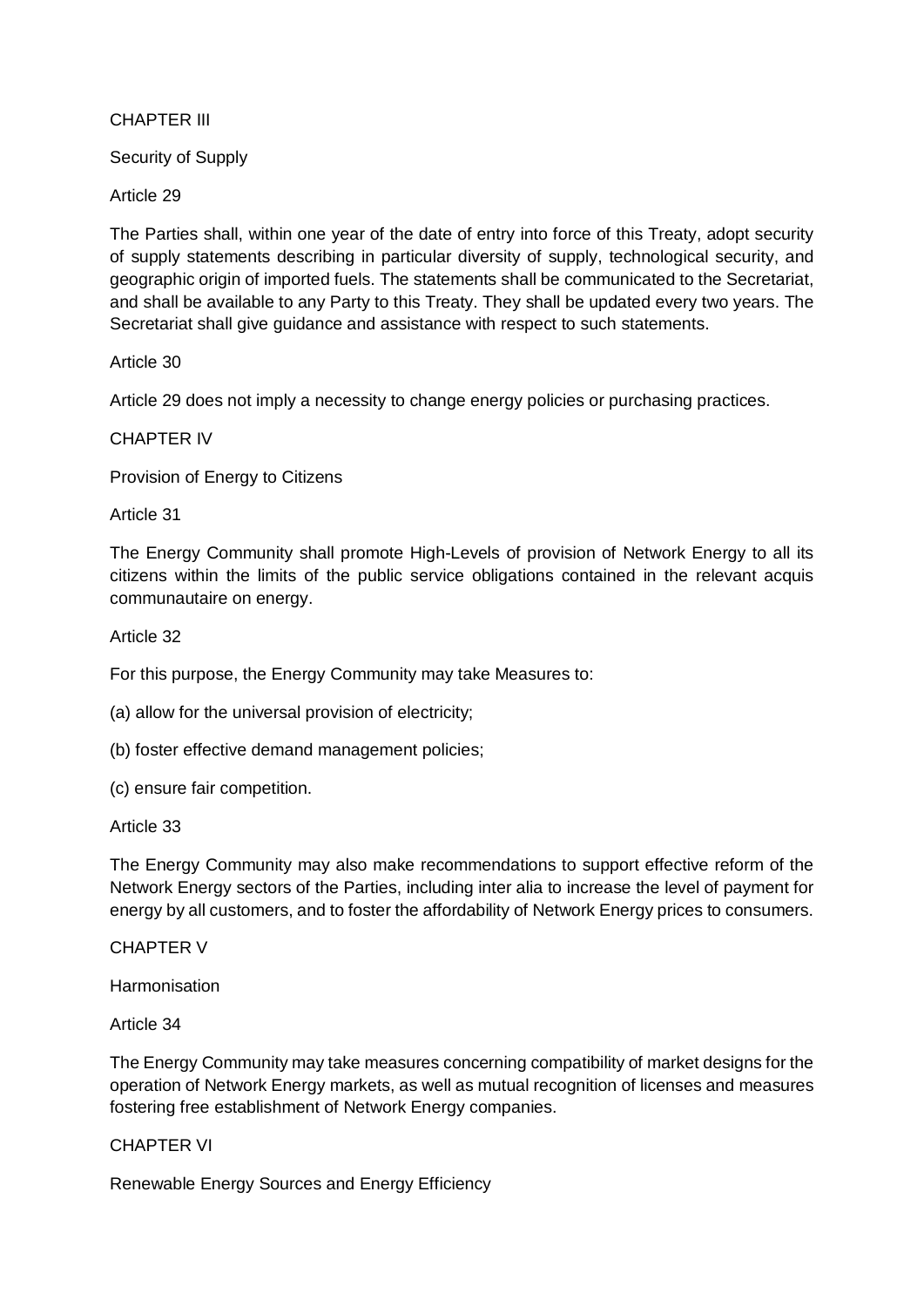## Article 35

The Energy Community may adopt Measures to foster development in the areas of renewable energy sources and energy efficiency, taking account of their advantages for security of supply, environment protection, social cohesion and regional development.

### CHAPTER VII

Safeguard Measures

Article 36

In the event of a sudden crisis on the Network Energy market in the territory of an Adhering Party, the territory under the jurisdiction of the United Nations Interim Administration Mission in Kosovo, or a territory of the European Community referred to in Article 27, where the physical safety or security of persons, or Network Energy apparatus or installations or system integrity is threatened in this territory, the concerned Party may temporarily take necessary safeguard measures.

## Article 37

Such safeguard measures shall cause the least possible disturbance in the functioning of the Network Energy market of the Parties, and not be wider in scope than is strictly necessary to remedy the sudden difficulties which have arisen.

They shall not distort competition or adversely affect trade in a manner which is at variance with the common interest.

### Article 38

The Party concerned shall without delay notify these safeguard measures to the Secretariat, which shall immediately inform the other Parties.

# Article 39

The Energy Community may decide that the safeguard measures taken by the Party concerned do not comply with the provisions of this Chapter, and request that Party to put an end to, or modify, those safeguard measures.

# TITLE IV

THE CREATION OF A SINGLE ENERGY MARKET

# CHAPTER I

Geographic Scope

### Article 40

The provisions of and the measures taken under this Title shall apply to the territories to which the Treaty establishing the European Community applies under the conditions laid down in that Treaty, to the territories of the Adhering Parties and to the territory under the jurisdiction of the United Nations Interim Mission in Kosovo.

### CHAPTER II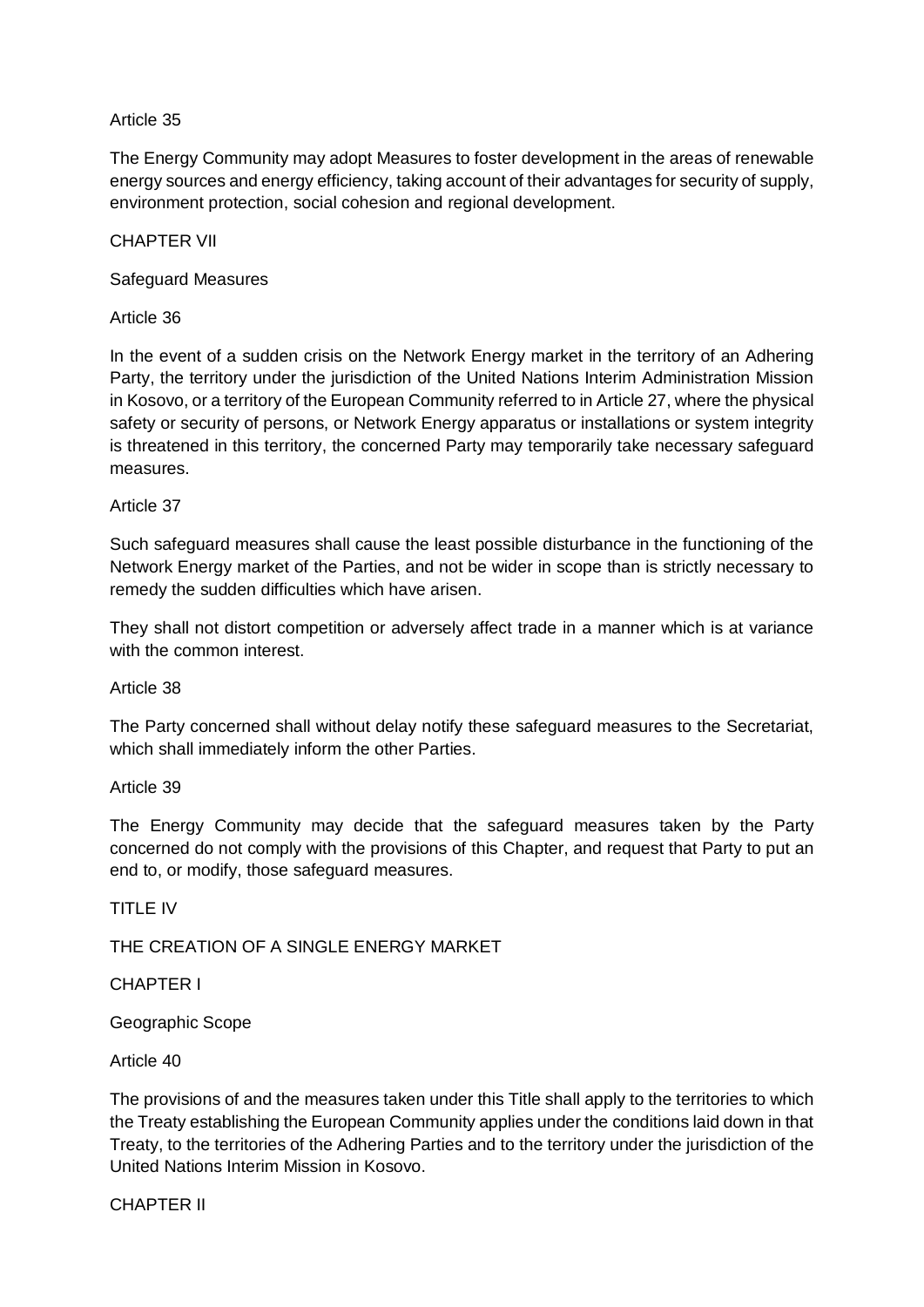## Internal Energy Market

## Article 41

1. Customs duties and quantitative restrictions on the import and export of Network Energy and all measures having equivalent effect, shall be prohibited between the Parties. This prohibition shall also apply to customs duties of a fiscal nature.

2. Paragraph 1 shall not preclude quantitative restrictions or measures having equivalent effect, justified on grounds of public policy or public security; the protection of health and life of humans, animals or plants, or the protection of industrial and commercial property. Such restrictions or measures shall not, however, constitute a means of arbitrary discrimination or a disguised restriction on trade between the Parties.

### Article 42

1. The Energy Community may take Measures with the aim of creating a single market without internal frontiers for Network Energy.

2. Paragraph 1 shall not apply to fiscal measures, to those relating to the free movement of persons nor to those relating to the rights and interests of employed persons.

### CHAPTER III

External Energy Trade Policy

### Article 43

The Energy Community may take Measures necessary for the regulation of imports and exports of Network Energy to and from third countries with a view to ensuring equivalent access to and from third country markets in respect of basic environmental standards or to ensure the safe operation of the internal energy market.

### CHAPTER IV

Mutual Assistance in the Event of Disruption

### Article 44

In the event of disruption of Network Energy supply affecting a Party and involving another Party or a third country, the Parties shall seek an expeditious resolution in accordance with the provisions of this Chapter.

### Article 45

Upon request of the Party directly affected by the disruption, the Ministerial Council shall meet. The Ministerial Council may take the necessary measures in response to the disruption.

### Article 46

Within one year of the date of entry into force of this Treaty, the Ministerial Council shall adopt a Procedural Act for the operation of the mutual assistance obligation under this Chapter, which may include the conferral of powers to take interim Measures to the Permanent High-Level Group.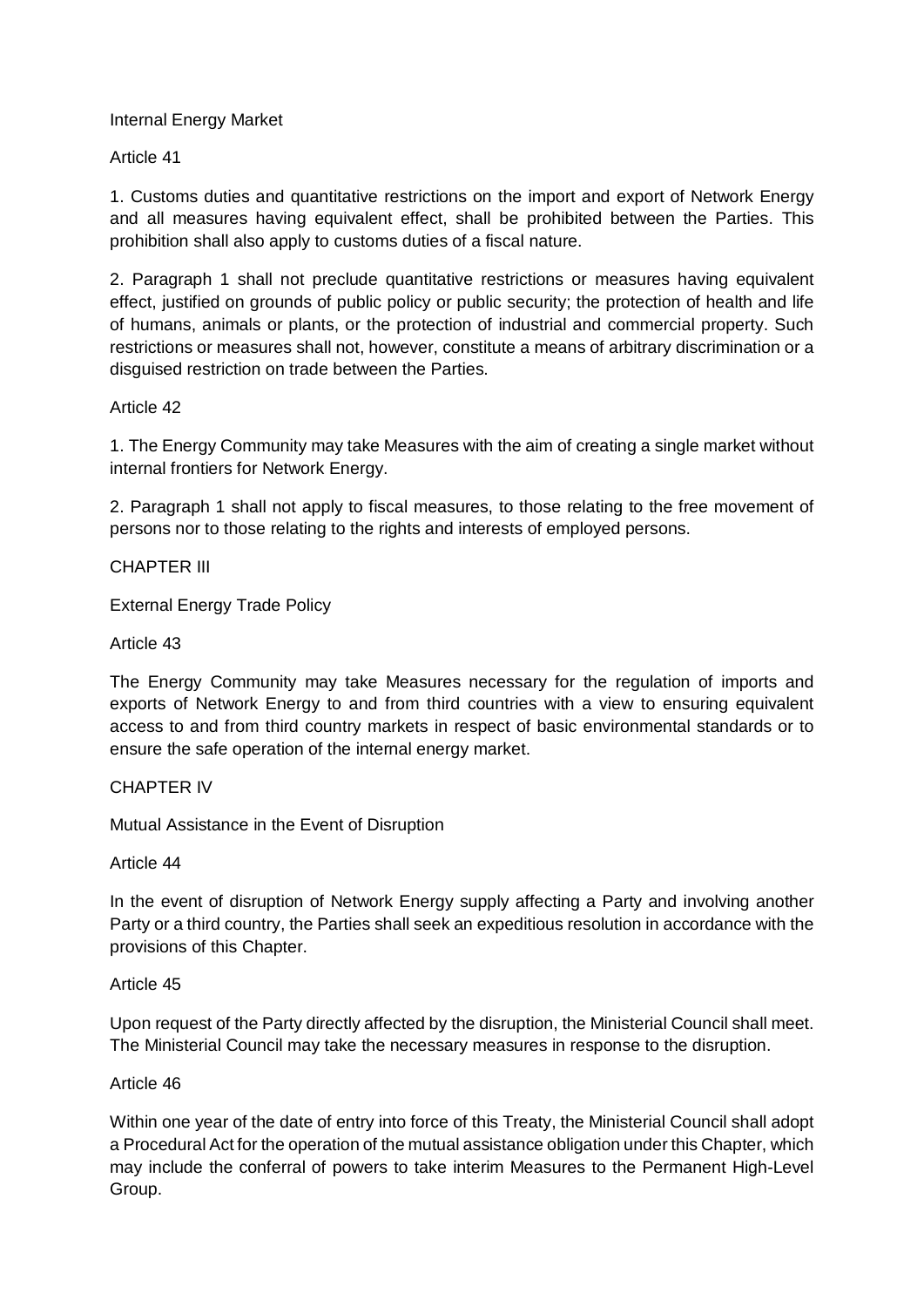# TITLE V

## INSTITUTIONS OF THE ENERGY COMMUNITY

CHAPTER I

The Ministerial Council

Article 47

The Ministerial Council shall ensure that the objectives set out in this Treaty are attained. It shall:

(a) provide general policy guidelines;

(b) take Measures;

(c) adopt Procedural Acts, which may include the conferral, under precise conditions, of specific tasks, powers and obligations to carry out the policy of the Energy Community on the Permanent High-Level Group, the Regulatory Board or the Secretariat.

#### Article 48

The Ministerial Council shall consist of one representative of each Contracting Party and two representatives of the European Community. One non-voting representative of each Participant may participate in its meetings.

Article 49

The Ministerial Council shall adopt its internal rules of procedure by Procedural Act.

Article 50

The Presidency shall be held in turn by each Contracting Party for a term of one year in the order decided by a Procedural Act of the Ministerial Council. The Presidency shall convene the Ministerial Council in a place decided upon by the Presidency.

The Ministerial Council shall meet at least once every year. The meetings shall be prepared by the Secretariat.

### Article 51

The Presidency shall chair the Ministerial Council and be assisted by one representative of the European Community and one representative of the incoming Presidency as Vice-Presidents. The Presidency and the Vice-Presidents shall prepare the draft Agenda.

### Article 52

The Ministerial Council shall submit an annual report on the activities of the Energy Community to the European Parliament and to the Parliaments of the Adhering Parties and of the Participants.

### CHAPTER II

The Permanent High-Level Group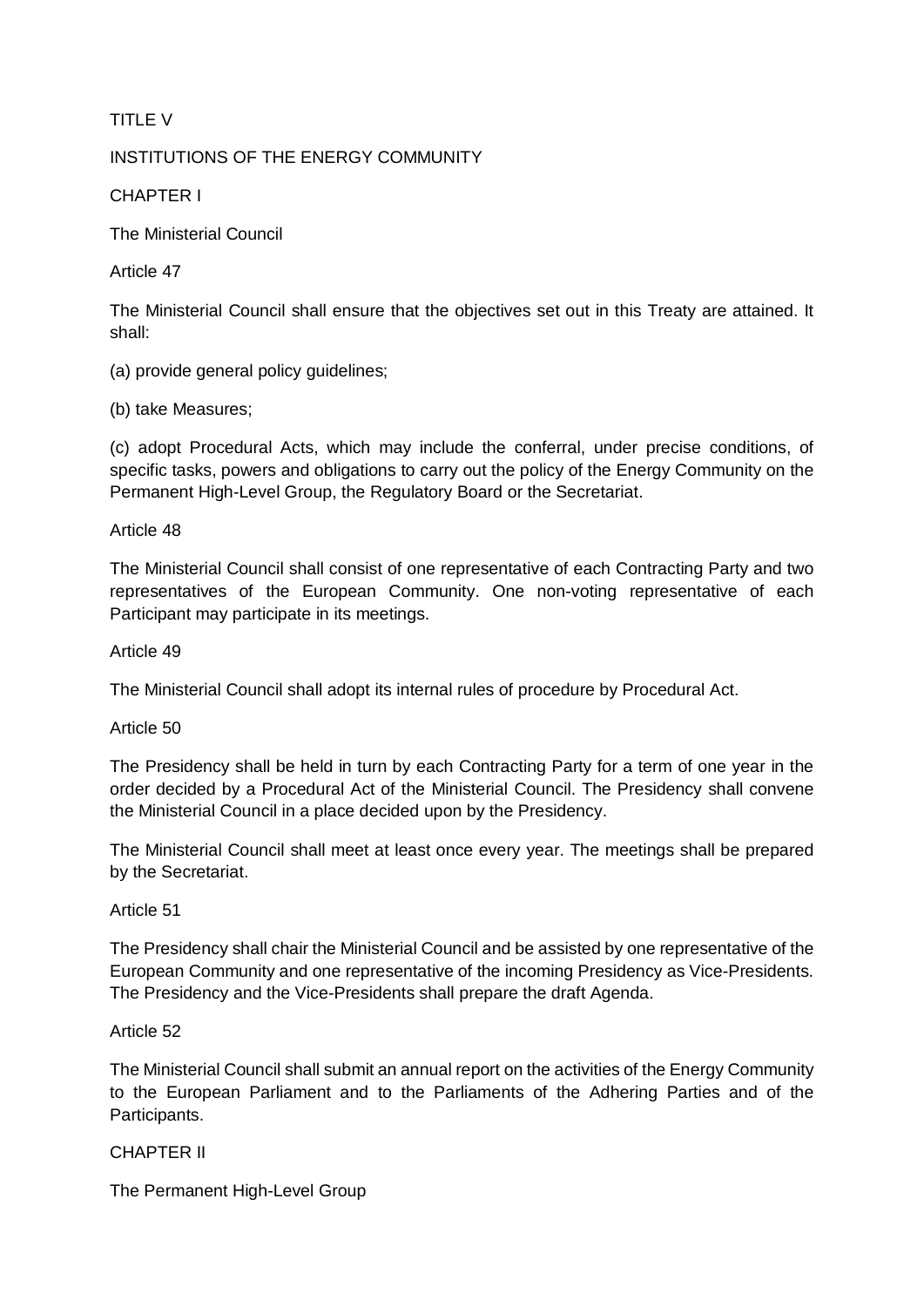## Article 53

The Permanent High-Level Group shall:

(a) prepare the work of the Ministerial Council;

(b) give assent to technical assistance requests made by international donor organisations, international financial institutions and bilateral donors;

(c) report to the Ministerial Council on progress made toward achievement of the objectives of this Treaty;

(d) take Measures, if so empowered by the Ministerial Council;

(e) adopt Procedural Acts, not involving the conferral of tasks, powers or obligations on other institutions of the Energy Community;

(f) discuss the development of the acquis communautaire described in Title II on the basis of a report that the European Commission shall submit on a regular basis.

### Article 54

The Permanent High-Level Group shall consist of one representative of each Contracting Party and two representatives of the European Community. One non-voting representative of each Participant may participate in its meetings.

#### Article 55

The Permanent High-Level Group shall adopt its internal rules of procedure as a Procedural Act.

#### Article 56

The Presidency shall convene the Permanent High-Level Group at a place to be determined by the Presidency. The meetings shall be prepared by the Secretariat.

### Article 57

The Presidency shall chair the Permanent High-Level Group and be assisted by one representative of the European Community and one representative of the incoming Presidency as Vice-Presidents. The Presidency and the Vice-Presidents shall prepare the draft Agenda.

### CHAPTER III

The Regulatory Board

Article 58

The Regulatory Board shall:

(a) advise the Ministerial Council or the Permanent High-Level Group on the details of statutory, technical and regulatory rules;

(b) issue Recommendations on cross-border disputes involving two or more Regulators, upon request of any of them;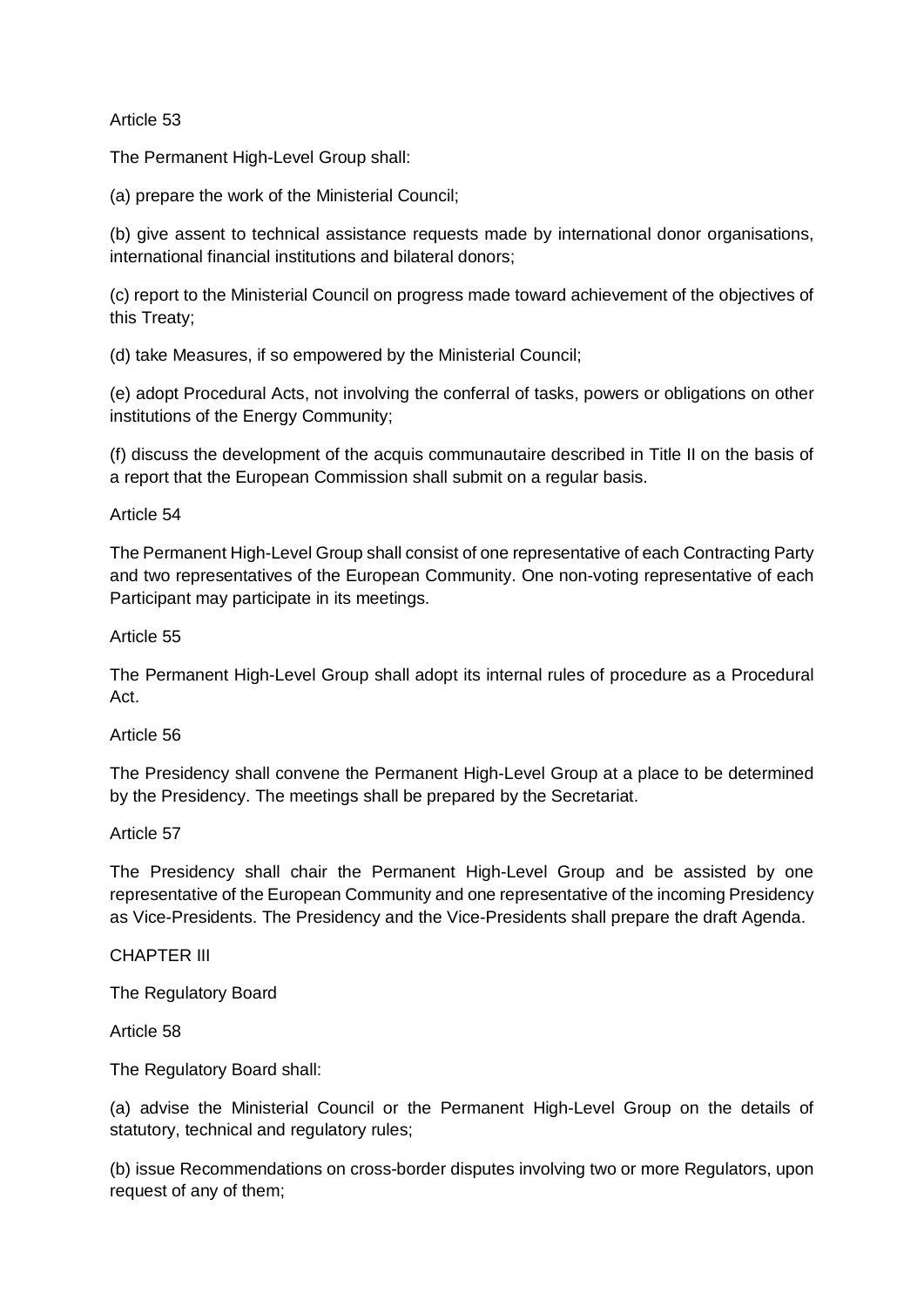(c) take Measures, if so empowered by the Ministerial Council;

(d) adopt Procedural Acts.

### Article 59

The Regulatory Board shall be composed of one representative of the energy regulator of each Contracting Party, pursuant to the relevant parts of the acquis communautaire on energy. The European Union shall be represented by the European Commission, assisted by one regulator of each Participant, and one representative of the Agency for the Cooperation of Energy Regulators. If a Contracting Party or a Participant has one regulator for gas and one regulator for electricity, the Contracting Party or the Participant shall determine which regulator shall attend a meeting of the Regulatory Board, taking account of its agenda.

## Article 60

The Regulatory Board shall adopt its internal rules of procedure by Procedural Act.

### Article 61

The Regulatory Board shall elect a President for a term determined by the Regulatory Board. The European Commission shall act as Vice-President. The President and the Vice-President shall prepare the draft Agenda.

Article 62

The Regulatory Board shall meet in Athens.

CHAPTER IV

The Fora

Article 63

The Fora, composed of representatives of all interested stakeholders, including industry, regulators, industry representative groups and consumers, shall advise the Energy Community.

### Article 64

The Fora shall be chaired by a representative of the European Community.

Article 65

The conclusions of the Fora shall be adopted by consensus. They shall be forwarded to the Permanent High-Level Group.

### Article 66

The Electricity Forum shall meet in Athens. The Gas Forum shall meet in Ljubljana. The Oil Forum shall meet in Belgrade. The Security of Supply and Infrastructure Development Forum shall meet in Kyiv. If the hosting party cannot ensure the physical presence by all Contracting Parties at a Forum, the Permanent High Level Group shall determine an alternative venue.

### CHAPTER V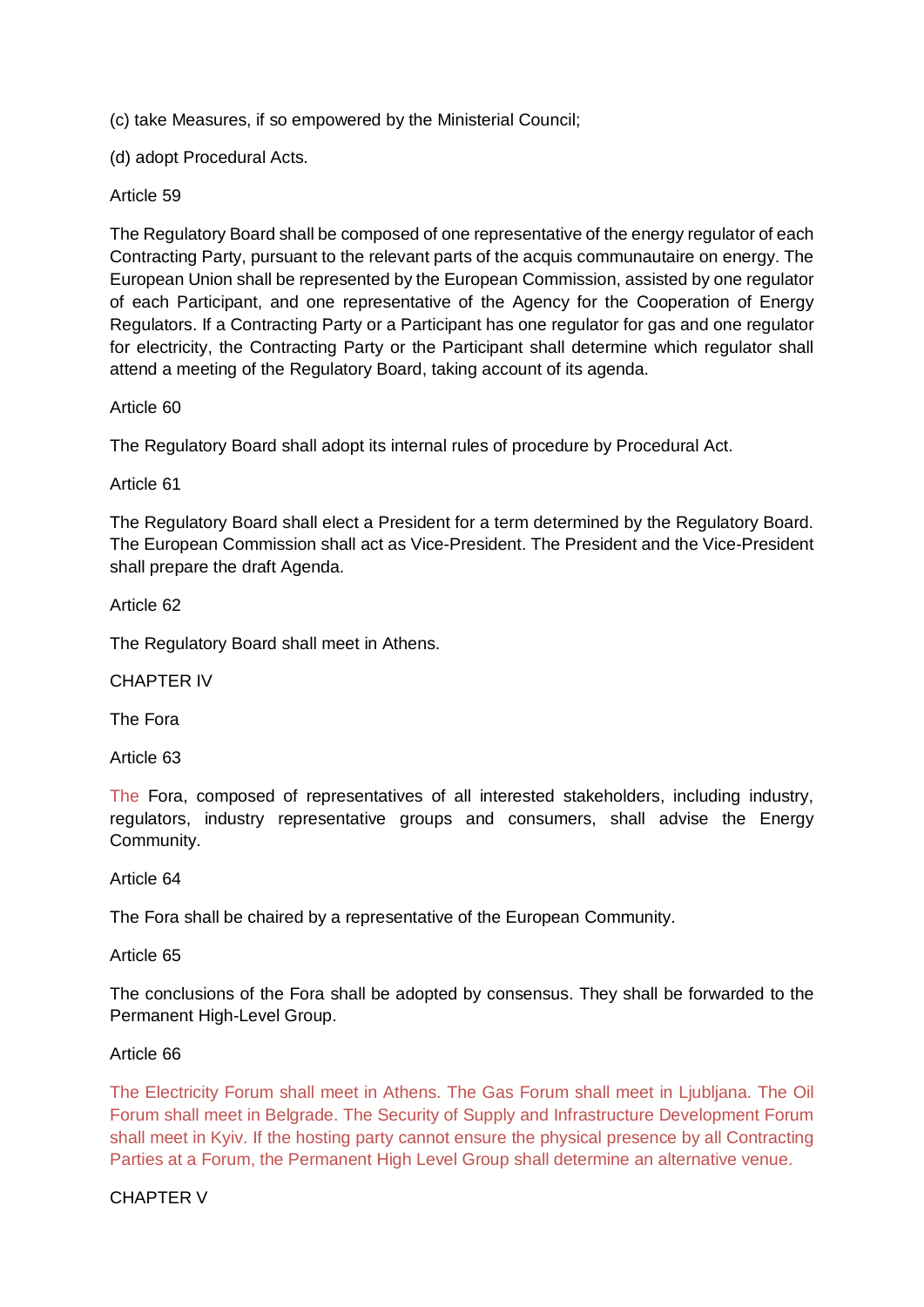The Secretariat

Article 67

The Secretariat shall:

(a) provide administrative support to the Ministerial Council, the Permanent High-Level Group, the Regulatory Board and the Fora;

(b) review the proper implementation by the Parties of their obligations under this Treaty, and submit yearly progress reports to the Ministerial Council;

(c) review and assist in the coordination by the European Commission of the donors' activity in the territories of the Adhering Parties and the territory under the jurisdiction of the United Nations Interim Administration Mission in Kosovo, and provide administrative support to the donors;

(d) carry out other tasks conferred on it under this Treaty or by a Procedural Act of the Ministerial Council, excluding the power to take Measures; and

(e) adopt Procedural Acts.

Article 68

The Secretariat shall comprise a Director and such staff as the Energy Community may require.

Article 69

The Director of the Secretariat shall be appointed by a Procedural Act of the Ministerial Council. The Ministerial Council shall lay down, by Procedural Act, rules for the recruitment, working conditions and geographic equilibrium of the Secretariat's staff. The Director shall select and appoint the staff.

Article 70

In the performance of their duties the Director and the staff shall not seek or receive instructions from any Party to this Treaty. They shall act impartially and promote the interests of the Energy Community.

Article 71

The Director of the Secretariat or a nominated alternate shall assist at the Ministerial Council, the Permanent High-Level Group, the Regulatory Board and the Fora.

Article 72

The seat of the Secretariat shall be in Vienna.

CHAPTER VI

Budget

Article 73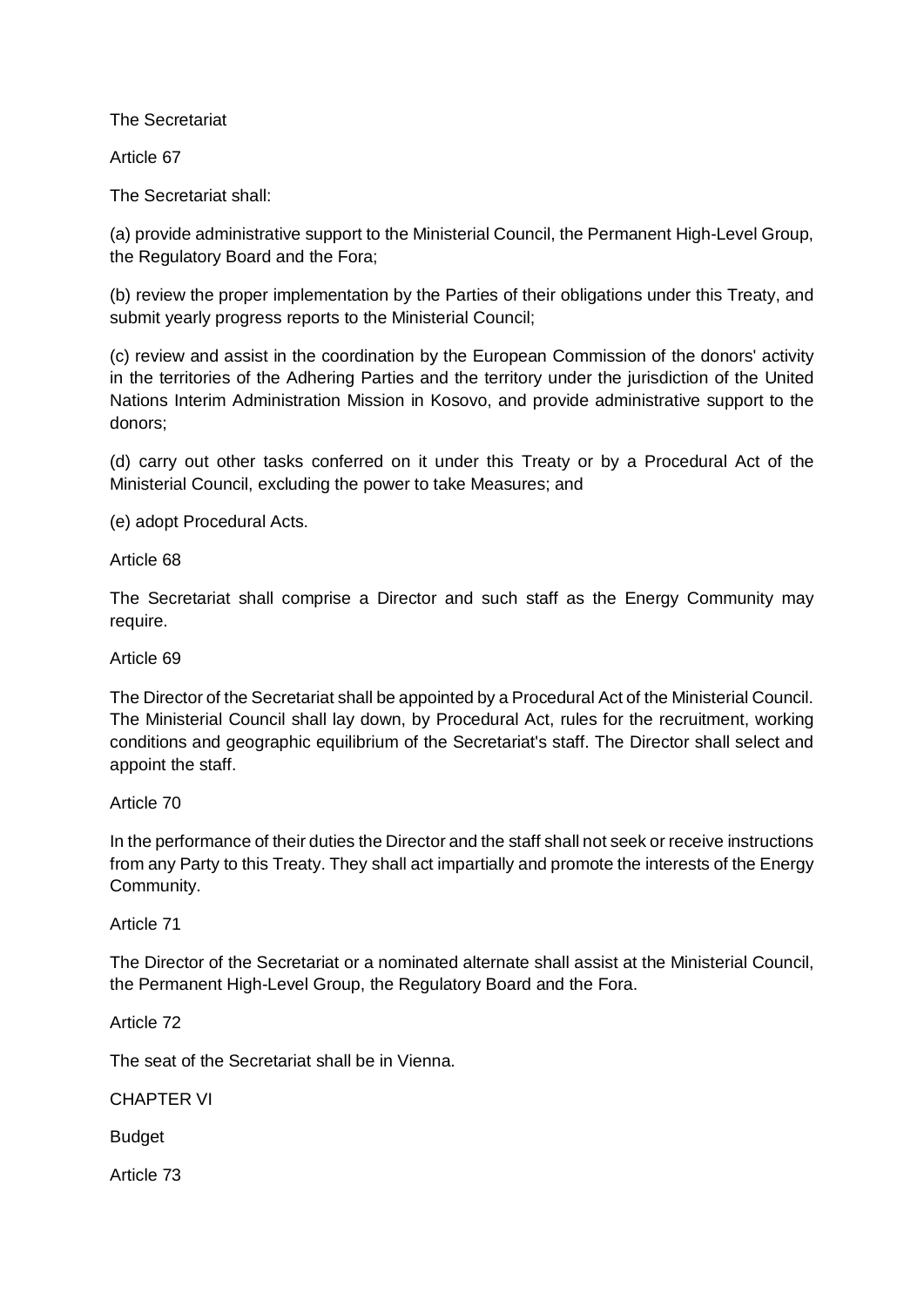Each Party shall contribute to the budget of the Energy Community as set out in Annex IV. The level of contributions may be reviewed every five years, on request of any Party, by a Procedural Act of the Ministerial Council.

## Article 74

The Ministerial Council shall adopt the budget of the Energy Community by Procedural Act every two years. The budget shall cover the operational expenses of the Energy Community necessary for the functioning of its institutions. The expenditure of each institution shall be set out in a different part of the budget. The Ministerial Council shall adopt a Procedural Act specifying the procedure for the implementation of the budget, and for presenting and auditing accounts and inspection.

## Article 75

The Director of the Secretariat shall implement the budget in accordance with the Procedural Act adopted pursuant to Article 74, and shall report annually to the Ministerial Council on the execution of the budget. The Ministerial Council may decide by Procedural Act, if appropriate, to entrust independent auditors with verifying the proper execution of the budget.

TITLE VI

DECISION MAKING PROCESS

CHAPTER I

General Provisions

Article 76

Measures may take the form of a Decision or a Recommendation.

1. A Decision is legally binding in its entirety upon those to whom it is addressed.

2. A Recommendation has no binding force. Parties shall use their best endeavours to carry out Recommendations.

Article 77

Save as provided in Article 80, each Party shall have one vote.

Article 78

The Ministerial Council, the Permanent High-Level Group or the Regulatory Board may act only if two third of the Parties are represented. Abstentions in a vote from Parties present shall not count as votes cast.

## CHAPTER II

Measures under Title II

Article 79

The Ministerial Council, the Permanent High-Level Group or the Regulatory Board shall take Measures under Title II on a proposal from the European Commission. The European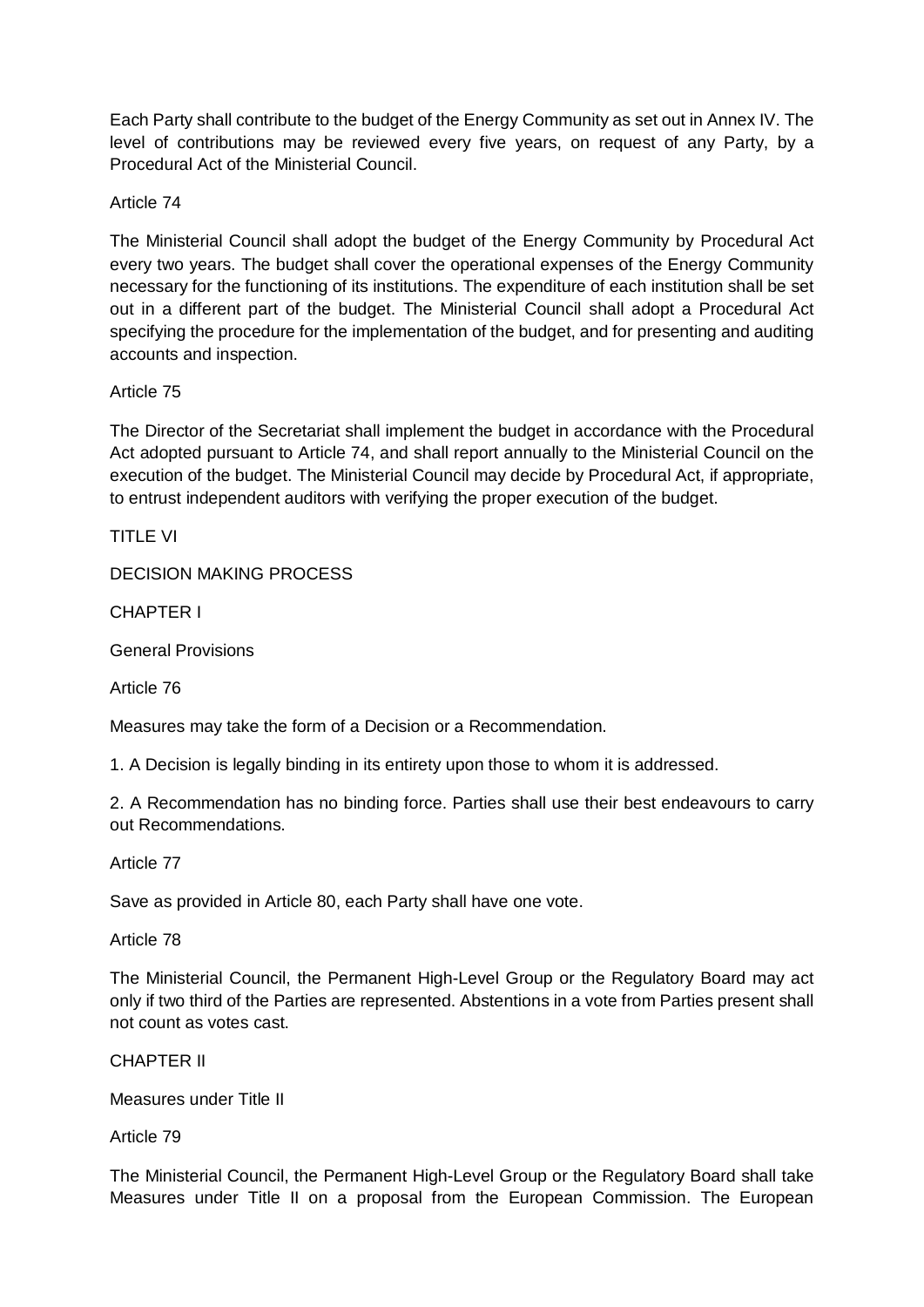Commission may alter or withdraw its proposal at any time during the procedure leading to adoption of the Measures.

Article 80

Each Contracting Party shall have one vote.

Article 81

The Ministerial Council, the Permanent High-Level Group or the Regulatory Board shall act by a majority of the votes cast. Decisions taken in respect to Articles 18 and 19 as well as Decisions taken under Article 25' require a positive vote of the European Union.

### Article 81'

1. The Ministerial Council shall take a Decision under Article 25' paragraph 1 on a proposal from the European Union.

2. The Contracting Parties may approach the European Union with a non-binding request to table a proposal foreseen under paragraph 1 of this Article.

### CHAPTER III

Measures under Title III

Article 82

The Ministerial Council, the Permanent High-Level Group or the Regulatory Board shall take Measures under Title III on a proposal from a Party or the Secretariat.

Article 83

The Ministerial Council, the Permanent High-Level Group or the Regulatory Board shall act by a two third majority of the votes cast, including a positive vote of the European Community.

CHAPTER IV

Measures under Title IV

Article 84

The Ministerial Council, the Permanent High-Level Group or the Regulatory Board shall take Measures under Title IV on a proposal from a Party.

Article 85

The Ministerial Council, the Permanent High-Level Group or the Regulatory Board shall take Measures by unanimity.

CHAPTER V

Procedural Acts

Article 86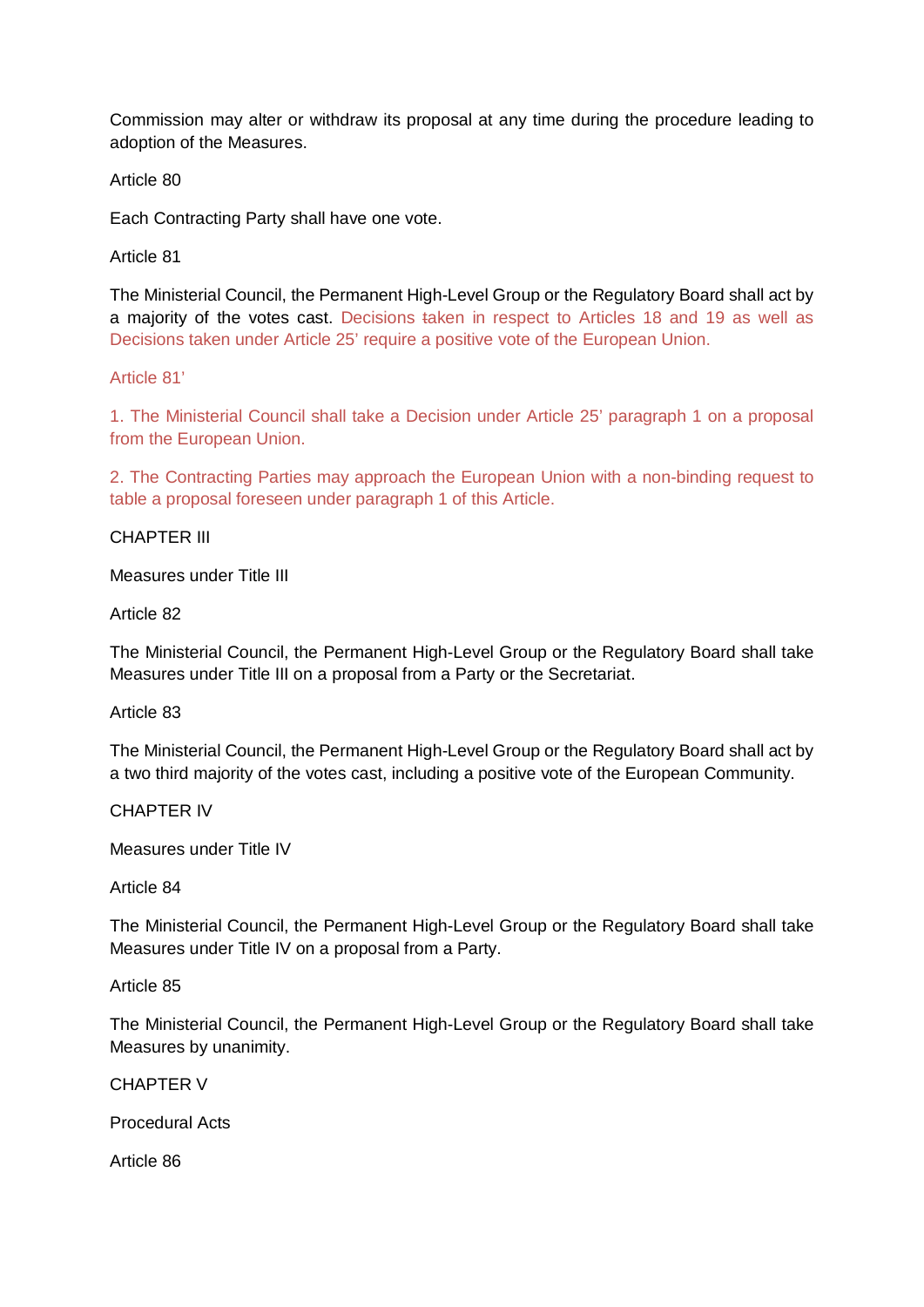A Procedural Act shall regulate organizational, budgetary and transparency issues of the Energy Community, including the delegation of power from the Ministerial Council to the Permanent High-Level Group, the Regulatory Board or the Secretariat, and shall have binding force on the institutions of the Energy Community, and, if the Procedural Act so provides, on the Parties.

# Article 87

Save as provided in Articles 88 and 25' paragraph 6, Procedural Acts shall be adopted in compliance with the Decision Making Process set out in Chapter III of this Title.

## Article 88

The Procedural Act appointing the Director of the Secretariat provided for in Article 69 shall be adopted by simple majority on a proposal from the European Commission. The Procedural Acts on budgetary matters provided for in Articles 73 and 74 shall be adopted by unanimity on a proposal from the European Commission. The Procedural Acts conferring powers on the Regulatory Board provided for in Article 47(c) shall be taken by unanimity on a proposal from a Party or the Secretariat.

## TITLE VII

IMPLEMENTATION OF DECISIONS AND DISPUTE SETTLEMENT

Article 89

The Parties shall implement Decisions addressed to them in their domestic legal system within the period specified in the Decision.

### Article 90

1. Failure by a Party to comply with a Treaty obligation or to implement a Decision addressed to it within the required period may be brought to the attention of the Ministerial Council by a reasoned request of any Party, the Secretariat or the Regulatory Board. Private bodies may approach the Secretariat with complaints.

2. The Party concerned may make observations in response to the request or complaint.

# Article 91

1. The Ministerial Council may determine the existence of a breach by a Party of its obligations. The Ministerial Council shall decide:

(a) by a simple majority, if the breach relates to Title II, including a positive vote of the European Union if the breach relates to Article 18, Article 19 or Article 25';

(b) by a two-thirds majority, if the breach relates to Title III;

(c) by unanimity, if the breach relates to Title IV.

2. The Ministerial Council shall decide by simple majority to revoke any decisions adopted under this Article once the Party concerned has complied with the decision. The Ministerial Council may also decide to revoke a decision under this Article if the Party concerned submits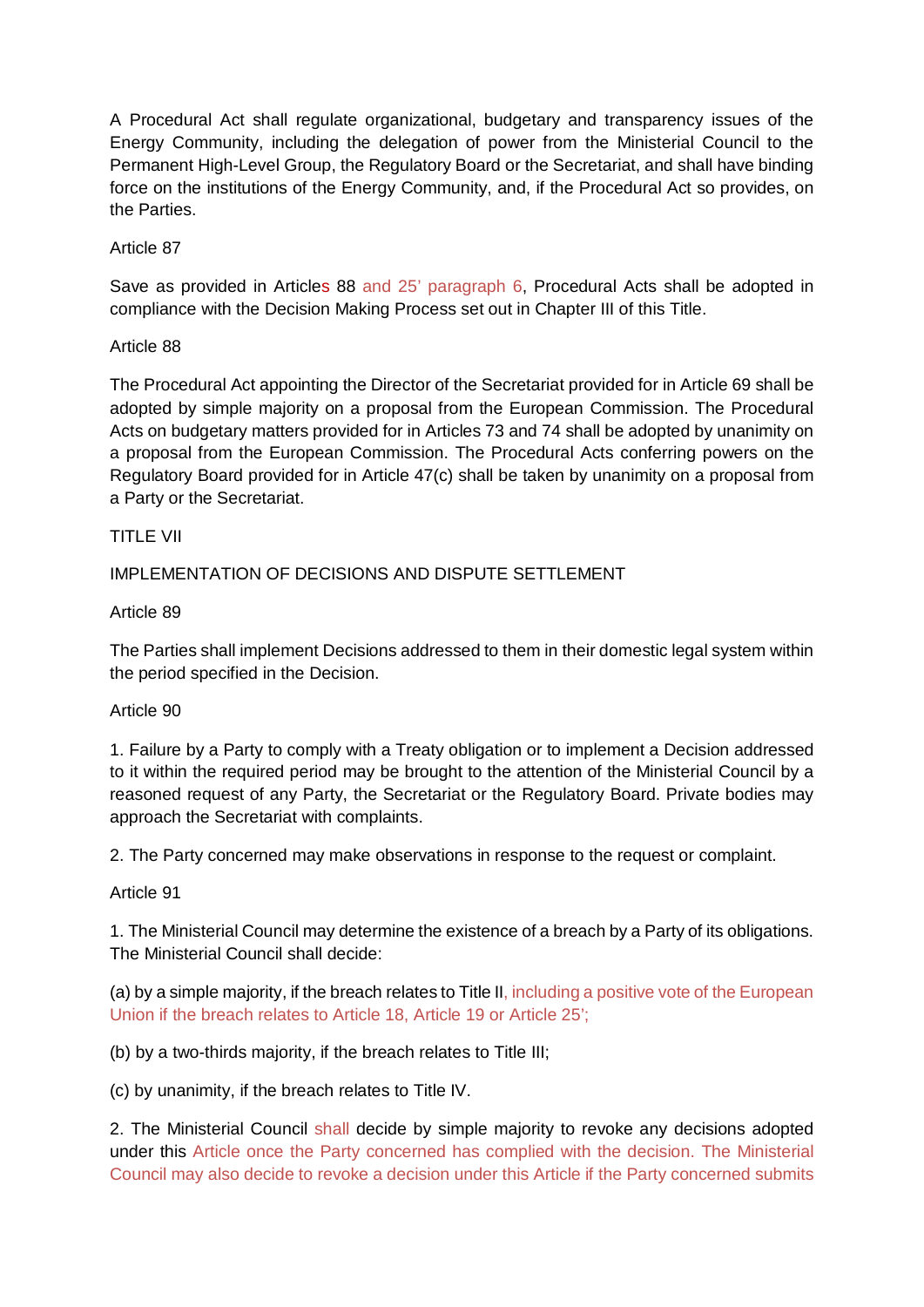a compliance plan under the surveillance of the Secretariat, or under the surveillance of the European Union for matters under Chapter IV of Title II of this Treaty.

If the breach relates to Articles 18, 19 or 25', the Ministerial Council shall decide by simple majority including a positive vote of the European Union.

### Article 92

1. At the request of a Party, the Secretariat or the Regulatory Board, the Ministerial Council, acting by unanimity, may determine the existence of a serious and persistent breach by a Party of its obligations under this Treaty.

2. The Ministerial Council may subsequently decide by simple majority, including a positive vote of the European Union if the breach relates to Article 18, Article 19 or Article 25', to revoke any decisions taken under this Article.

Article 92'

1. If a Party, the Secretariat or the Regulatory Board considers that the Contracting Party concerned has not taken the necessary measures to comply with a decision of the Ministerial Council under Article 92 within a deadline set by the Ministerial Council, it may bring the case before the Ministerial Council again, requesting the payment of a penalty after giving that Contracting Party the opportunity to submit its observations. The request shall specify the proposed amount of the penalty payment which it considers appropriate in the circumstances.

2. If the Ministerial Council finds that the Contracting Party concerned has not complied with its earlier decisions it may decide to impose a penalty payment on it. In its decision, the Ministerial Council may, upon request by a Party or the Secretariat, increase or reduce the amount of the penalty. The Ministerial Council shall decide by a two-third majority.

Unless the Ministerial Council decides otherwise, the penalty payment shall be due from the day following six months of entry into force of the Ministerial Council's decision taken under this paragraph.

The calculation of the penalty payment shall take account of the seriousness of the infringement, having regard to the importance of the rules breached and the impact of the infringement on general and particular interests, its duration and the Contracting Party's individual situation and its ability to pay, with a view to ensuring that the penalty itself has a deterrent effect.

3. The Ministerial Council shall adopt a Procedural Act establishing the method as well as the macroeconomic data used for the calculation of penalty payments.

4. Penalty payments shall not be due anymore once the Ministerial Council has taken a decision under Article 92(2).

Without prejudice to Article 92 (2), at the request by a Party or the Secretariat, the Ministerial Council may review its decision taken under paragraph 2 of the present Article and reduce or increase the amount of the penalty. The request shall have no suspensive effect. The Ministerial Council shall decide by a two-third majority.

5. Penalties not paid shall increase the annual budget contribution of the Contracting Party in question for the year following the year when the payments were due.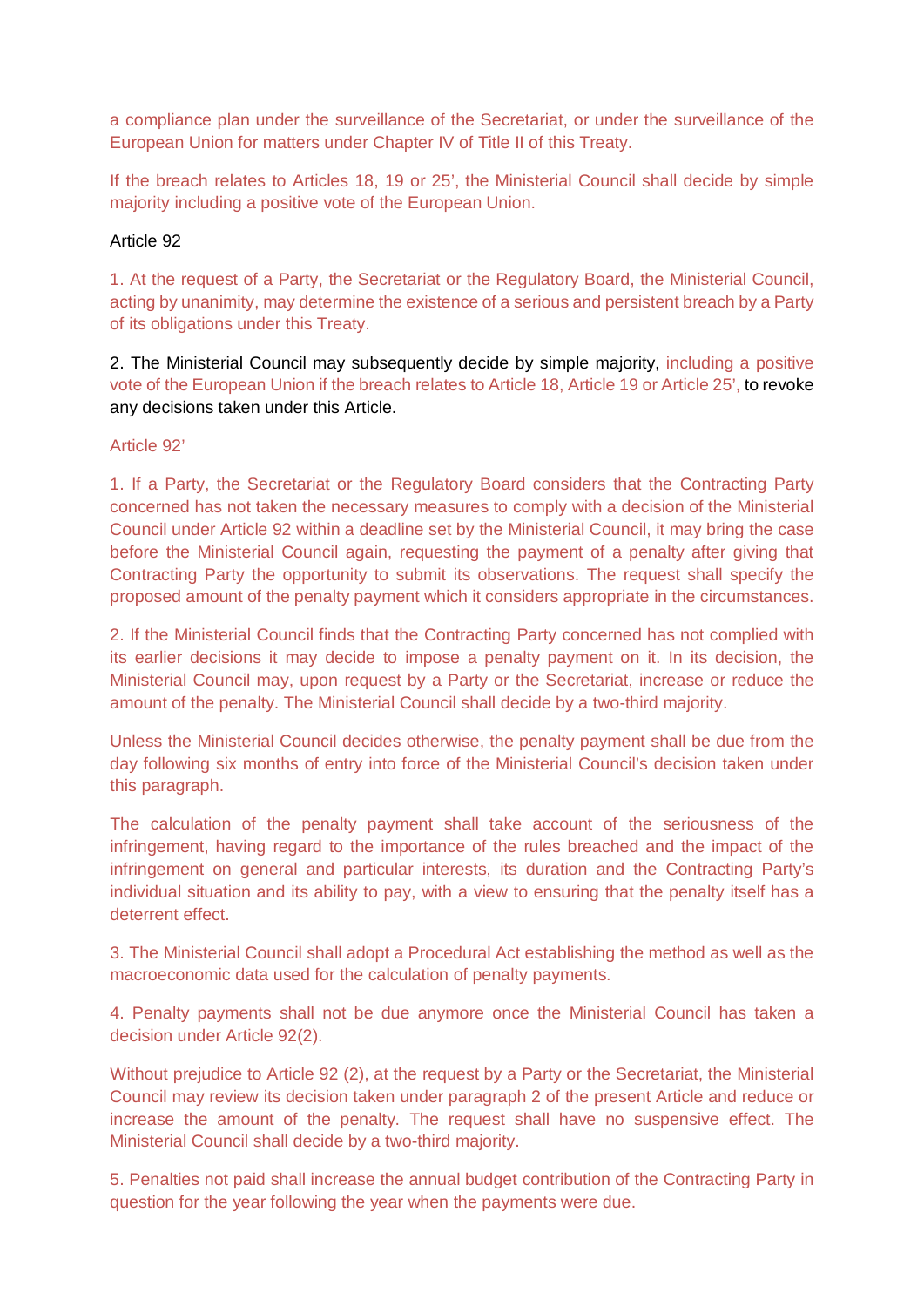6. Any proceeds from penalty payments shall be used to support measures contributing to improvement of the social and environmental situation in the Contracting Parties on the basis of equality. The proceeds from penalty payments shall not be made available to the benefit of Contracting Parties that are subject to financial penalties under Article 92'. For this purpose, the Ministerial Council shall adopt a biannual list of eligible projects by means of a Procedural Act.

7. This Article shall not apply to Article 25'.

Article 92''

1. If a Party, the Secretariat or the Regulatory Board considers that the Party concerned has not taken the necessary measures to comply with a decision of the Ministerial Council under Article 92 within two years following a decision under Article 92'(2), the Ministerial Council, acting by unanimity, may suspend certain of the rights deriving from application of this Treaty to the Party concerned, including the suspension of voting rights and exclusion from meetings or mechanisms provided for in this Treaty.

2. The Ministerial Council may subsequently decide by simple majority to revoke any decisions taken under this Article, including a positive vote of the European Union if the breach relates to Article 18, Article 19 or Article 25'.

3. This Article shall not apply to Article 25'.

### Article 93

When adopting the decisions referred to in Articles 91, 92, 92' and 92", the Ministerial Council shall act without taking into account the vote of the representative of the Party concerned.

TITLE VIII

### INTERPRETATION

Article 94

The institutions shall interpret any term or other concept used in this Treaty that is derived from European Community law in conformity with the case law of the Court of Justice or the Court of First Instance of the European Communities. Where no interpretation from those Courts is available, the Ministerial Council shall give guidance in interpreting this Treaty. It may delegate that task to the Permanent High-Level Group. Such guidance shall not prejudge any interpretation of the acquis communautaire by the Court of Justice or the Court of First Instance at a later stage.

TITLE IX

# PARTICIPANTS AND OBSERVERS

Article 95

Upon a request to the Ministerial Council, any Member State of the European Community may be represented in the Ministerial Council, the Permanent High-Level Group and the Regulatory Board under the conditions laid down in Articles 48, 54 and 59 as a Participant, and shall be permitted to participate in the discussions of the Ministerial Council, the Permanent High-Level Group, the Regulatory Board and the Fora.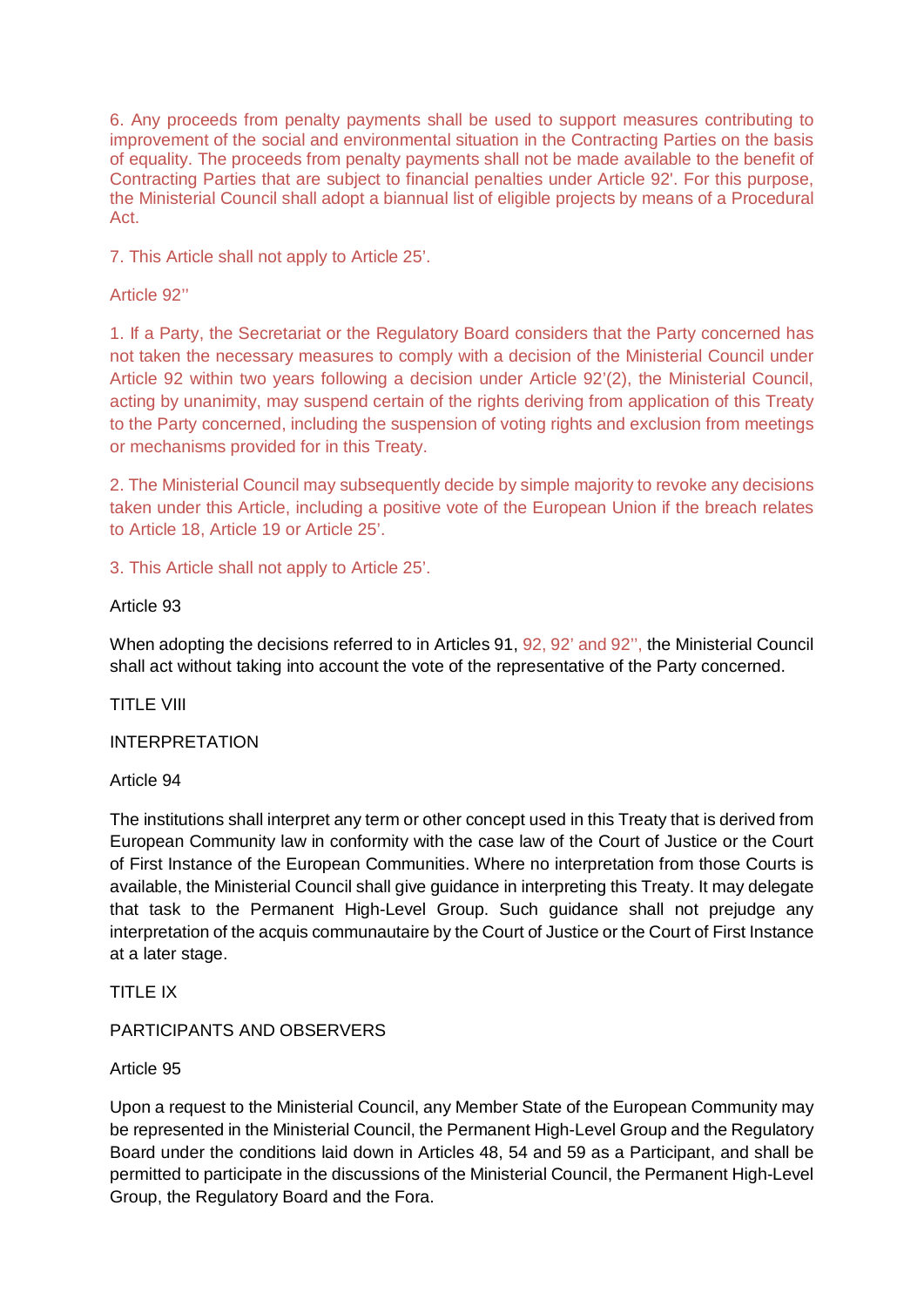### Article 96

1. Upon a reasoned request of a neighbouring third country, the Ministerial Council may, by unanimity, accept that country as an Observer. Upon a request presented to the Ministerial Council within six months of the date of entry into force of this Treaty, Moldova shall be accepted as an Observer.

2. Observers may attend the meetings of the. Ministerial Council, the Permanent High-Level Group, the Regulatory Board and the Fora, without participating in the discussions

TITLE X

DURATION

Article 97

This Treaty is concluded for a period of 10 years from the date of entry into force. The Ministerial Council, acting by unanimity, may decide to extend its duration. If no such decision is taken, the Treaty may continue to apply between those Parties who voted in favour of extension, provided that their number amounted to at least two thirds of the Parties to the Energy Community.

Article 98

Any party may withdraw from this Treaty by giving six months notice, addressed to the Secretariat.

Article 99

Upon accession to the European Community of an Adhering Party, that party shall become a Participant as provided for in Article 95.

TITLE XI

REVISION AND ACCESSION

Article 100

The Ministerial Council may, by unanimity of its Members:

(i) amend the provisions of Title I to VII;

(ii) decide to implement other parts of the acquis communautaire related to Network Energy;

(iii) extend this Treaty to other energy products and carriers or other essential network infrastructures;

(iv) agree on the accession to the Energy Community of a new Party.

TITLE XII

FINAL AND TRANSITIONAL PROVISIONS

Article 101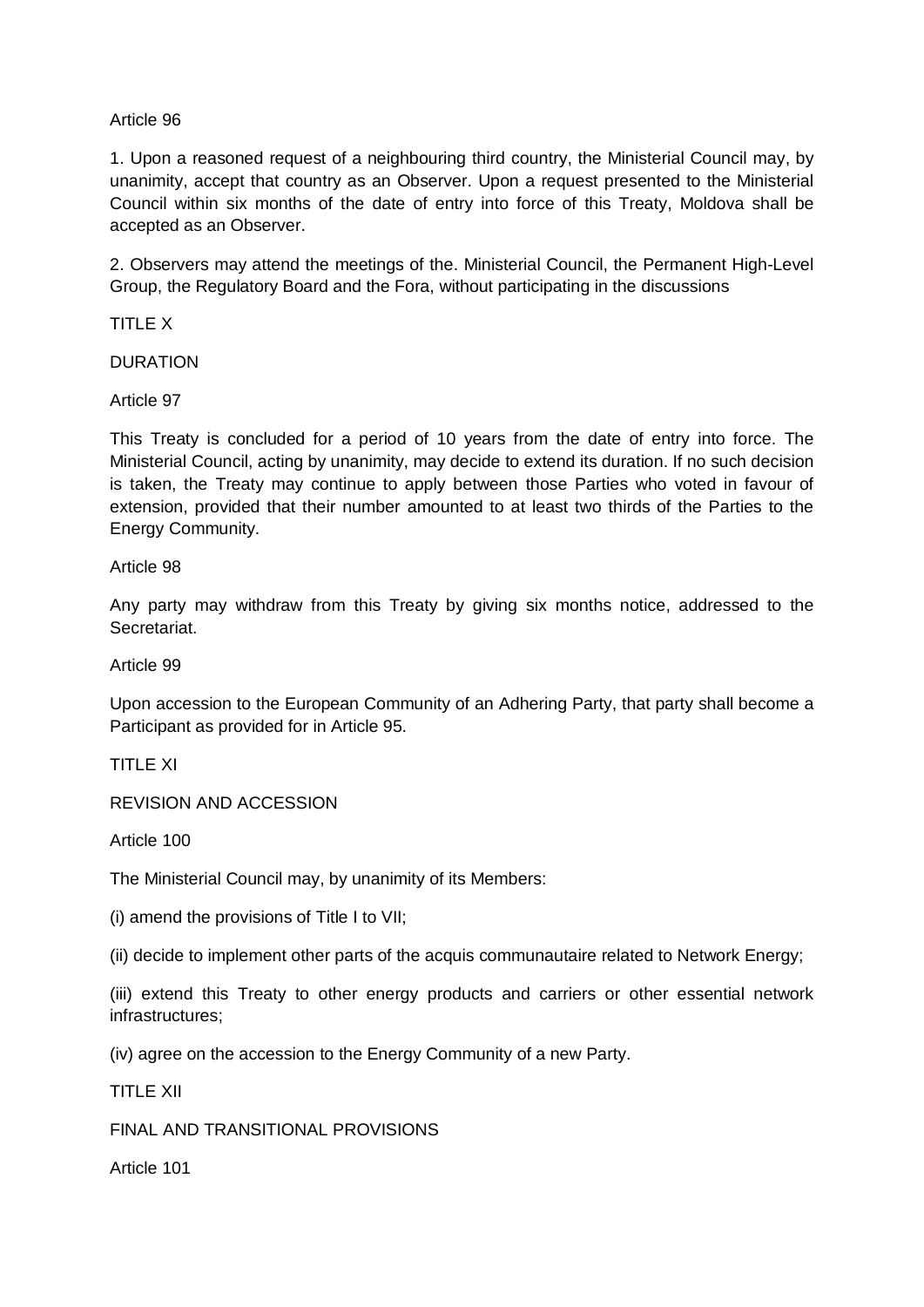Without prejudice to Articles 102 and 103, the rights and obligations arising from agreements concluded by a Contracting Party before the signature of this Treaty shall not be affected by the provisions of this Treaty. To the extent that such agreements are not compatible with this Treaty, the Contracting Party concerned shall take all appropriate measures to eliminate the incompatibilities established, no later than one year after the date of entry into force of this Treaty.

# Article 102

All obligations under this Treaty are without prejudice to existing legal obligations of the Parties under the Treaty establishing the World Trade Organisation.

# Article 103

Any obligations under an agreement between the European Community and its Member States on the one hand, and a Contracting Party on the other hand shall not be affected by this Treaty. Any commitment taken in the context of negotiations for accession to the European Union shall not be affected by this Treaty.

## Article 104

Until the adoption of the Procedural Act referred to in Article 50, the 2003 Athens Memorandum of Understanding shall define the order for holding the Presidency.

### Article 104'

1. In relation to financial penalties**,** the amount of the maximum penalty payments by a Contracting Party per year set under Article 92' shall take into account, among the other factors included in Article 92'(2), the Contracting Party's annual contribution to the Energy Community budget for a period of 12 months following the entry into force of the amendment to the Treaty.

2. Article 92' shall only apply to dispute settlement cases that were brought to the attention of the Ministerial Council in accordance with Article 90 after the entry into force of the amendment of the Treaty referred to in paragraph 1.

### Article 105

This Treaty shall be approved by the Parties in accordance with their internal procedures. This Treaty shall enter into force on the first day of the month following the date on which the European Community and (six) Contracting Parties have notified the completion of the procedures necessary for this purpose. Notification shall be sent to the Secretary-General of the Council of the European Union who shall be the depositary for this Treaty.

IN WITNESS THEREOF the duly authorised representatives have signed this Treaty.

Done at .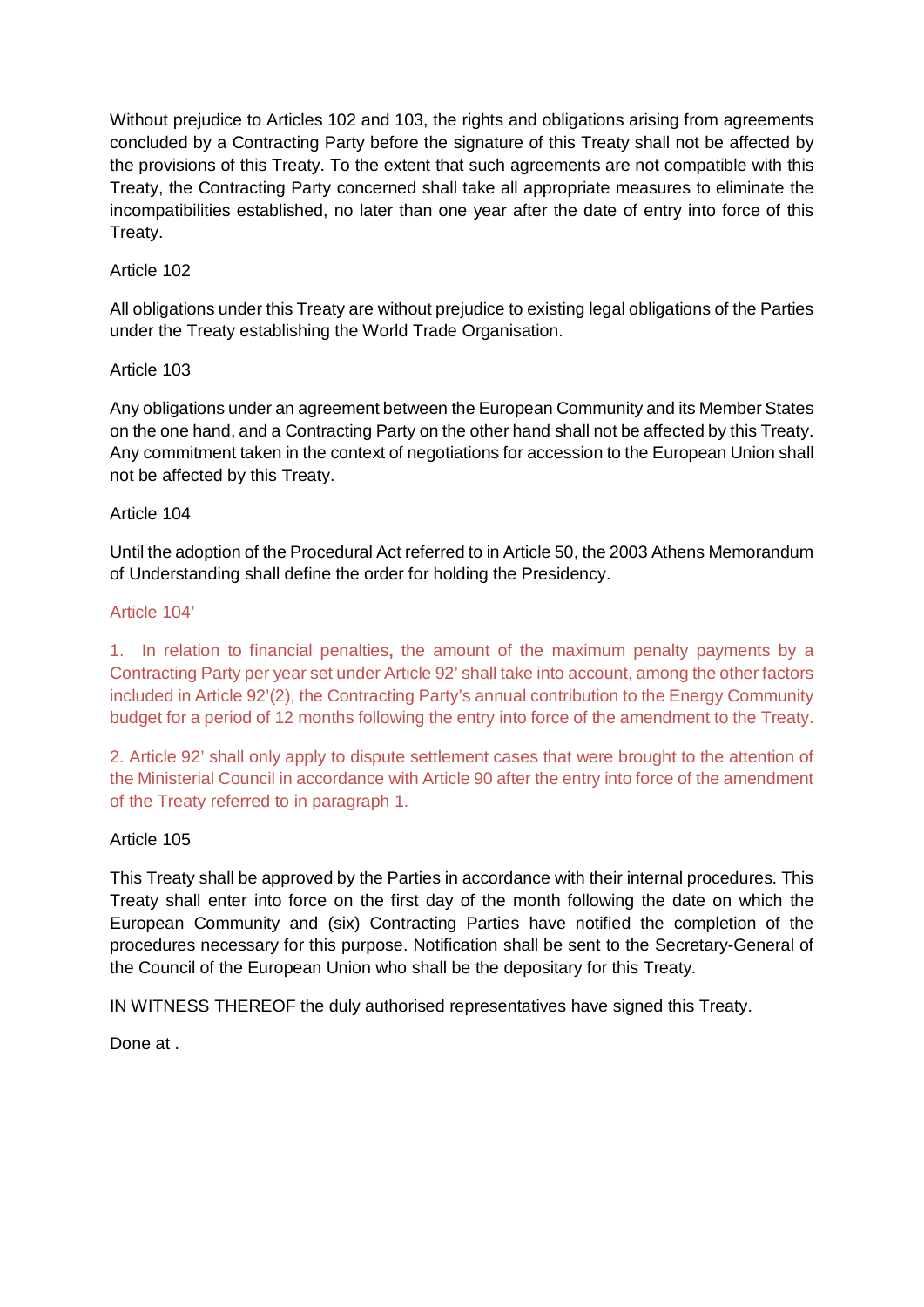## ANNEX I

List of acts included in the "acquis communautaire on energy":

(1) Directive 2009/72/EC of the European Parliament and of the Council of 13 July 2009 concerning common rules for the internal market in electricity, as adopted by Decision No 2011/02/MC-EnC of the Ministerial Council of 06/10/2011.

(2) Directive 2009/73/EC of the European Parliament and of the Council of 13 July 2009 concerning common rules for the internal market in natural gas, as adopted by Decision No 2011/02/MC-EnC of the Ministerial Council of 06/10/2011.

(3) Regulation (EC) No714/2009 of the European Parliament and of the Council of 13 July 2009 on conditions for access to the network for cross-border exchanges in electricity, as adopted by Decision No 2011/02/MC-EnC of the Ministerial Council of 06/10/2011.

(4) Regulation (EC) No 715/2009 of the European Parliament and of the Council of 13 July 2009 on conditions for access to the natural gas transmission networks, as amended by Commission Decision 2010/685/EU of 10 November 2010, as adopted by Decision No 2011/02/MC-EnC of the Ministerial Council of 06/10/2011.

(5) Directive 2005/89/EC of the European Parliament and of the Council of 18 January 2006 concerning measures to safeguard security of electricity supply and infrastructure investment, as adopted by Decision No 2007/06/MC-EnC of the Ministerial Council of 18/12/2007.

(6) Directive 2004/67/EC of 26 April 2004 concerning measures to safeguard security of natural gas supply, as adopted by Decision No 2007/06/MC-EnC of the Ministerial Council of 18/12/2007.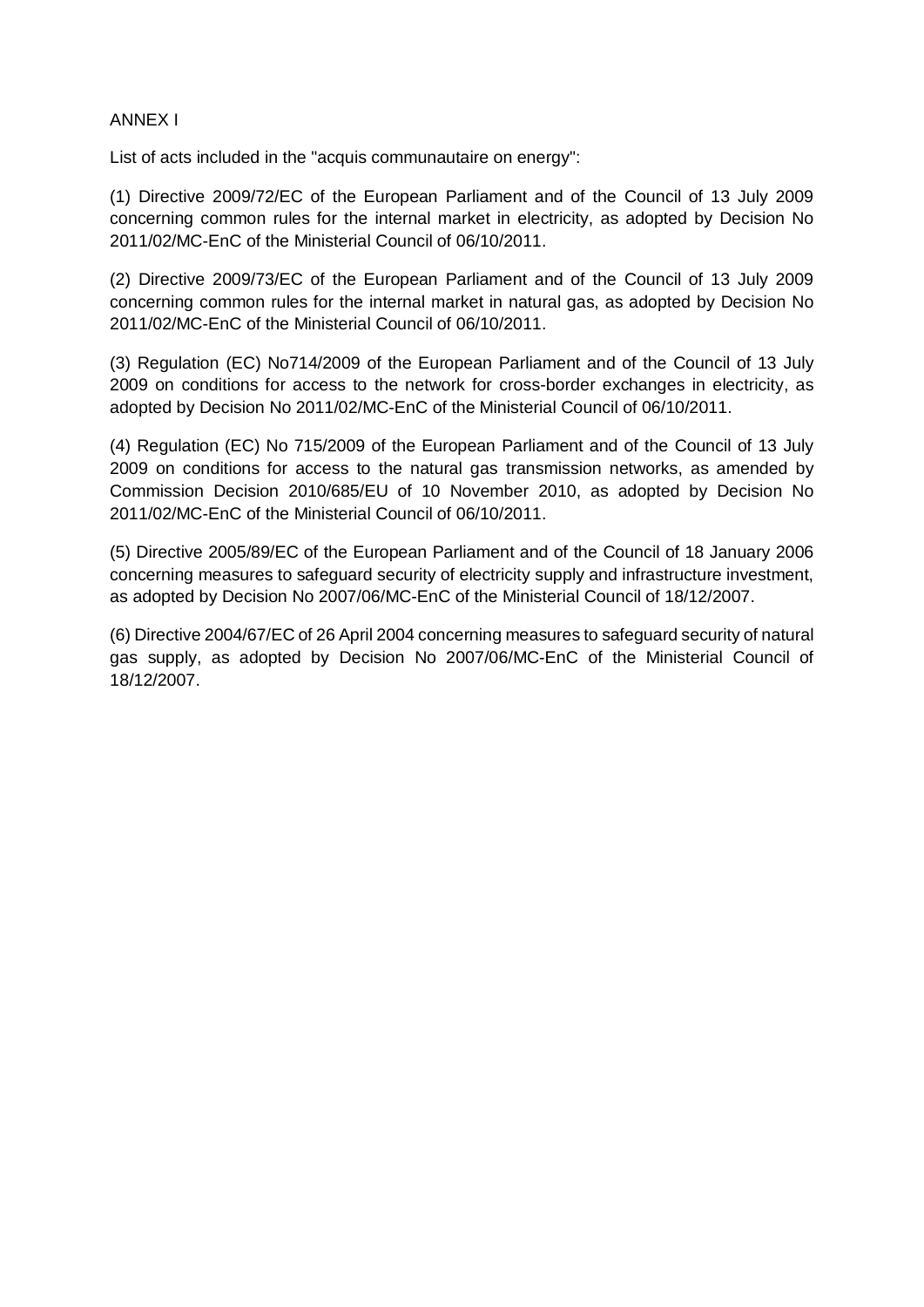## ANNEX II

Timetable for the implementation of the acquis on environment and climate

1. Each Contracting Party shall implement Council Directive 85/337/EEC of 27 June 1985 on the assessment of the effects of certain public and private projects on the environment, as amended by Council Directives 97/11/EC of 3 March 1997 and Directive 2003/35/EC of the European Parliament and of the Council of 26 May 2003, on the entry into force of this Treaty.

2. Each Contracting Party shall implement Council Directive 1999/32/EC of 26 April 1999 relating to a reduction in the sulphur content of certain liquid fuels and amending Directive 93/12/EEC by 31 December 2011.

3. Each Contracting Party shall implement Directive 2001/80/EC of the European Parliament and of the Council of 23 October 2001 on the limitation of emissions of certain pollutants into the air from large combustion plants by 31 December 2017.

4. Each Contracting Party shall implement Article 4(2) of Directive 79/409/EEC of the Council of 2 April 1979 on the conservation of wild birds on the entry into force of this Treaty.

5. Each Contracting Party shall implement Chapter III, Annex V, and Article 72(3)-(4) of Directive 2010/75/EU of the European Parliament and of the Council of 24 November 2010 on industrial emissions (integrated pollution prevention and control) from 1 January 2018 for new plant. For existing plants, Contracting Parties shall implement those provisions by 1 January 2028 at the latest. Prior to that date, they shall endeavour to implement the provisions of Chapter III and Annex V within the shortest possible timeframe, in particular in the cases of retrofitting existing plants. Ukraine shall implement those provisions by 1 January 2029 at the latest for SO2 and dust and by 1 January 2034 at the latest for NOx.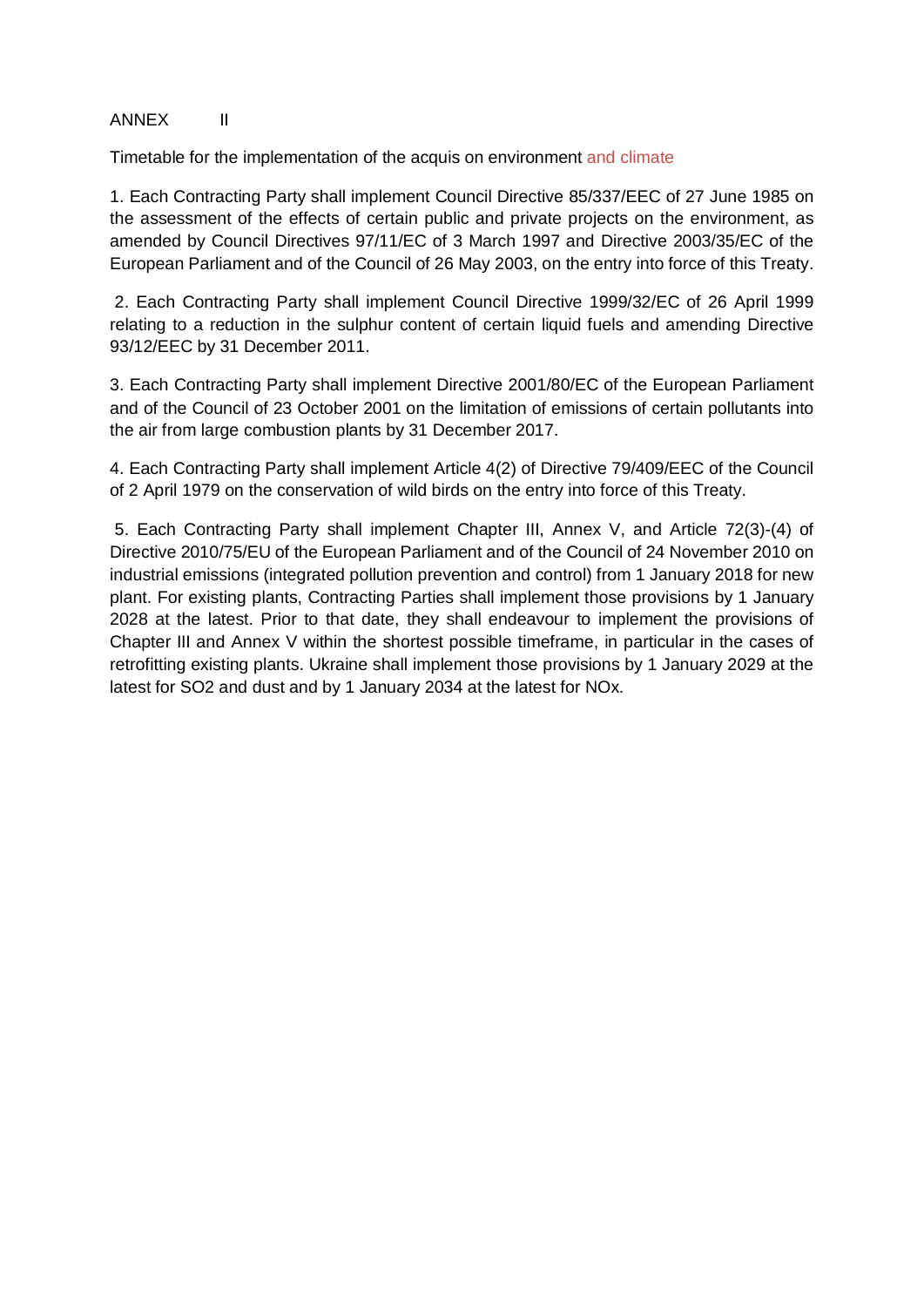### ANNEX III

EC Competition rules

Article 81 of the EC Treaty

1. The following shall be prohibited as incompatible with the common market: all agreements between undertakings, decisions by associations of undertakings and concerted practices which may affect trade between Member States and which have as their object or effect the prevention, restriction or distortion of competition within the common market, and in particular those which:

(a) directly or indirectly fix purchase or selling prices or any other trading conditions;

(b) limit or control production, markets, technical development, or investment;

(c) share markets or sources of supply;

(d) apply dissimilar conditions to equivalent transactions with other trading parties, thereby placing them at a competitive disadvantage;

(e) make the conclusion of contracts subject to acceptance by the other parties of supplementary obligations which, by their nature or according to commercial usage, have no connection with the subject of such contracts.

2. Any agreements or decisions prohibited pursuant to this article shall be automatically void.

3. The provisions of paragraph 1 may, however, be declared inapplicable in the case of:

- any agreement or category of agreements between undertakings,

- any decision or category of decisions by associations of undertakings,

- any concerted practice or category of concerted practices, which contributes to improving the production or distribution of goods or to promoting technical or economic progress, while allowing consumers a fair share of the resulting benefit, and which does not:

(a) impose on the undertakings concerned restrictions which are not indispensable to the attainment of these objectives;

(b) afford such undertakings the possibility of eliminating competition in respect of a substantial part of the products in question.

Article 82 of the EC Treaty

Any abuse by one or more undertakings of a dominant position within the common market or in a substantial part of it shall be prohibited as incompatible with the common market in so far as it may affect trade between Member States. Such abuse may, in particular, consist in:

(a) directly or indirectly imposing unfair purchase or selling prices or other unfair trading conditions;

(b) limiting production, markets or technical development to the prejudice of consumers;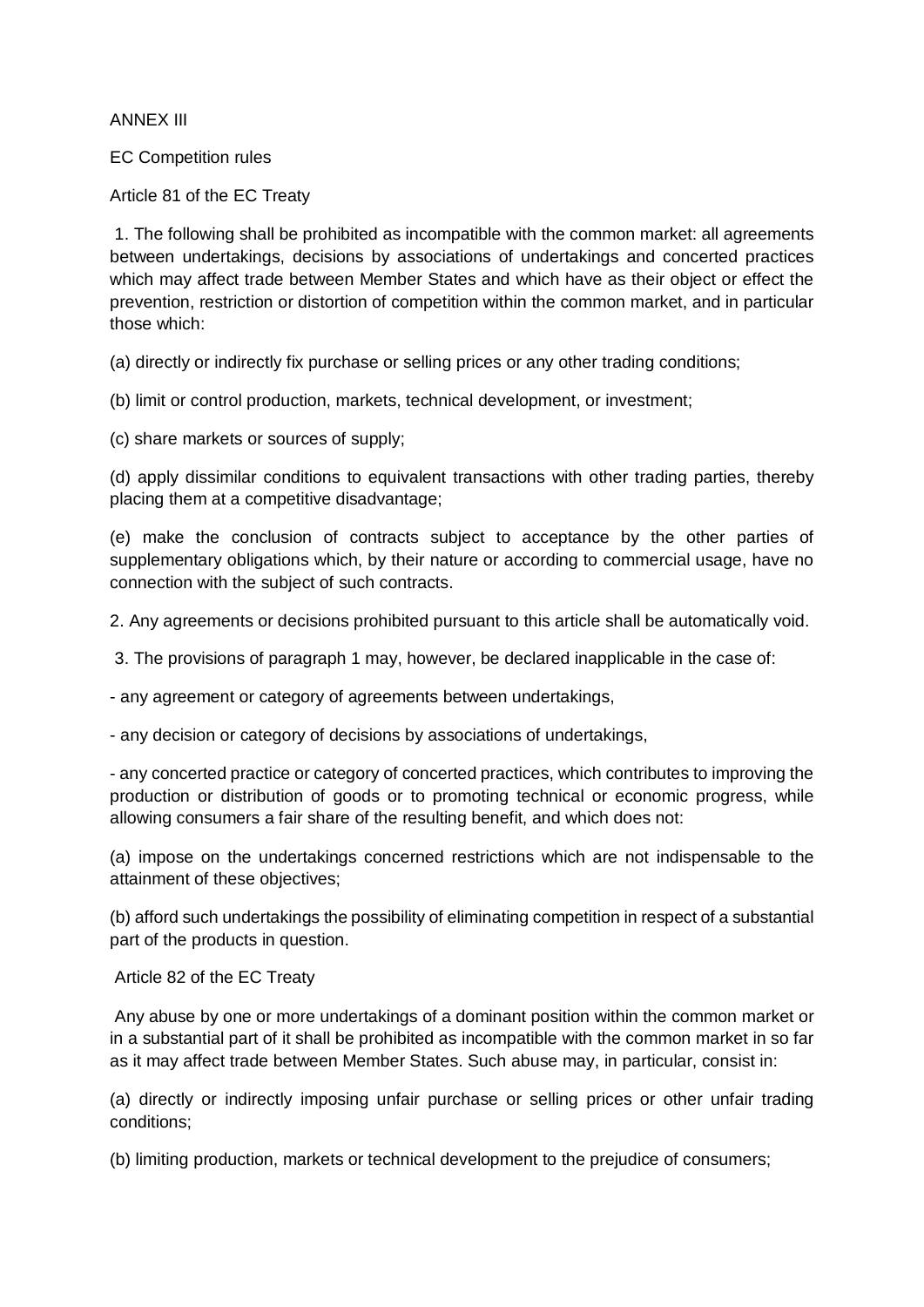(c) applying dissimilar conditions to equivalent transactions with other trading parties, thereby placing them at a competitive disadvantage;

(d) making the conclusion of contracts subject to acceptance by the other parties of supplementary obligations which, by their nature or according to commercial usage, have no connection with the subject of such contracts.

Article 86(1) and (2) of the EC Treaty

1. In the case of public undertakings and undertakings to which Member States grant special or exclusive rights, Member States shall neither enact nor maintain in force any measure contrary to the rules contained in this Treaty, in particular to those rules provided for in Article 12 and Articles 81 to 89.

2. Undertakings entrusted with the operation of services of general economic interest or having the character of a revenue-producing monopoly shall be subject to the rules contained in this Treaty, in particular to the rules on competition, in so far as the application of such rules does not obstruct the performance, in law or in fact, of the particular tasks assigned to them. The development of trade must not be affected to such an extent as would be contrary to the interests of the Community.

Article 87 of the EC Treaty

1. Save as otherwise provided in this Treaty, any aid granted by a Member State or through State resources in any form whatsoever which distorts or threatens to distort competition by favouring certain undertakings or the production of certain goods shall, in so far as it affects trade between Member States, be incompatible with the common market.

2. The following shall be compatible with the common market:

(a) aid having a social character, granted to individual consumers, provided that such aid is granted without discrimination related to the origin of the products concerned;

(b) aid to make good the damage caused by natural disasters or exceptional occurrences;

(c) aid granted to the economy of certain areas of the Federal Republic of Germany affected by the division of Germany, in so far as such aid is required in order to compensate for the economic disadvantages caused by that division.

3. The following may be considered to be compatible with the common market:

(a) aid to promote the economic development of areas where the standard of living is abnormally low or where there is serious underemployment;

(b) aid to promote the execution of an important project of common European interest or to remedy a serious disturbance in the economy of a Member State;

(c) aid to facilitate the development of certain economic activities or of certain economic areas, where such aid does not adversely affect trading conditions to an extent contrary to the common interest;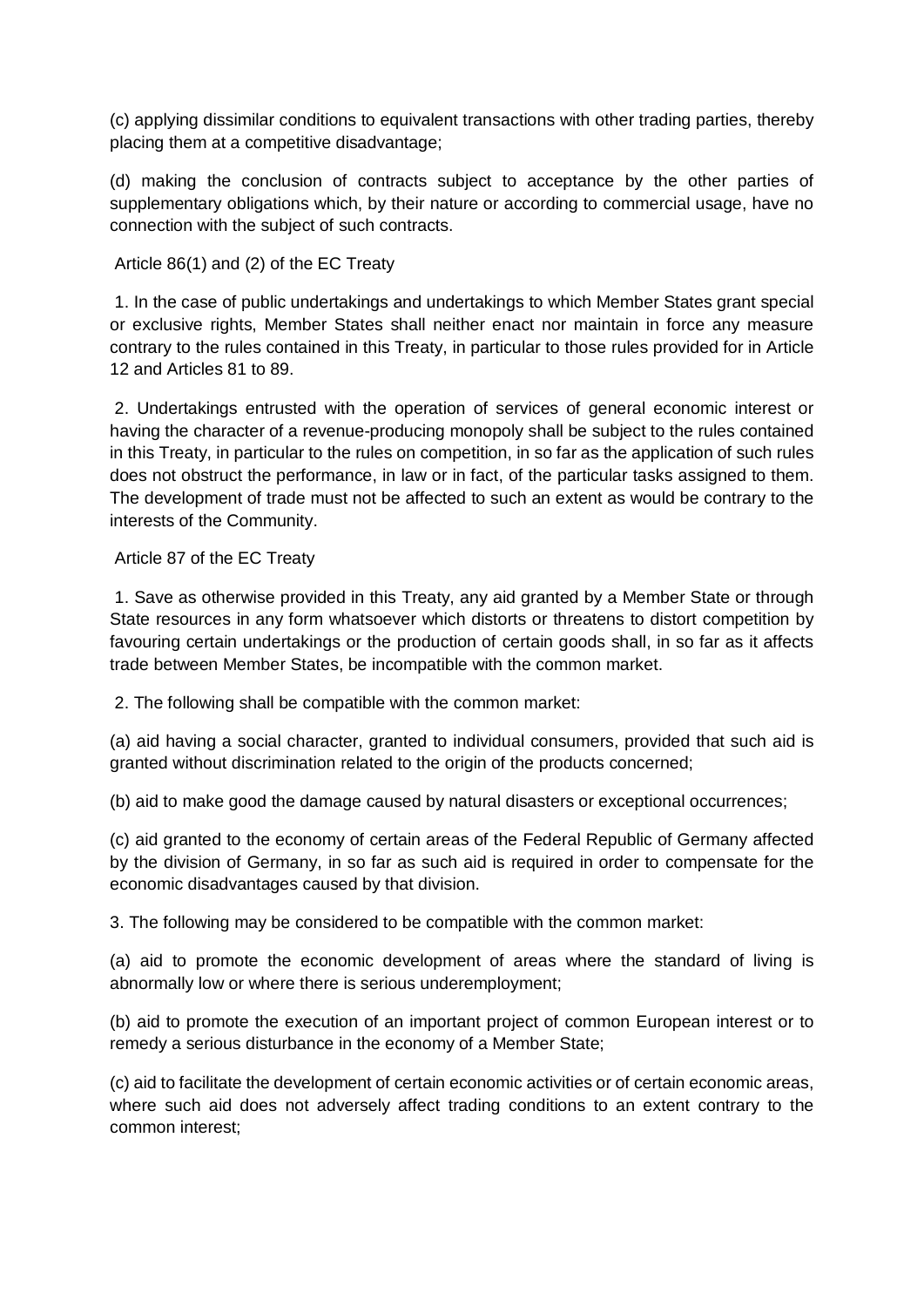(d) aid to promote culture and heritage conservation where such aid does not affect trading conditions and competition in the Community to an extent that is contrary to the common interest;

(e) such other categories of aid as may be specified by decision of the Council acting by a qualified majority on a proposal from the Commission.